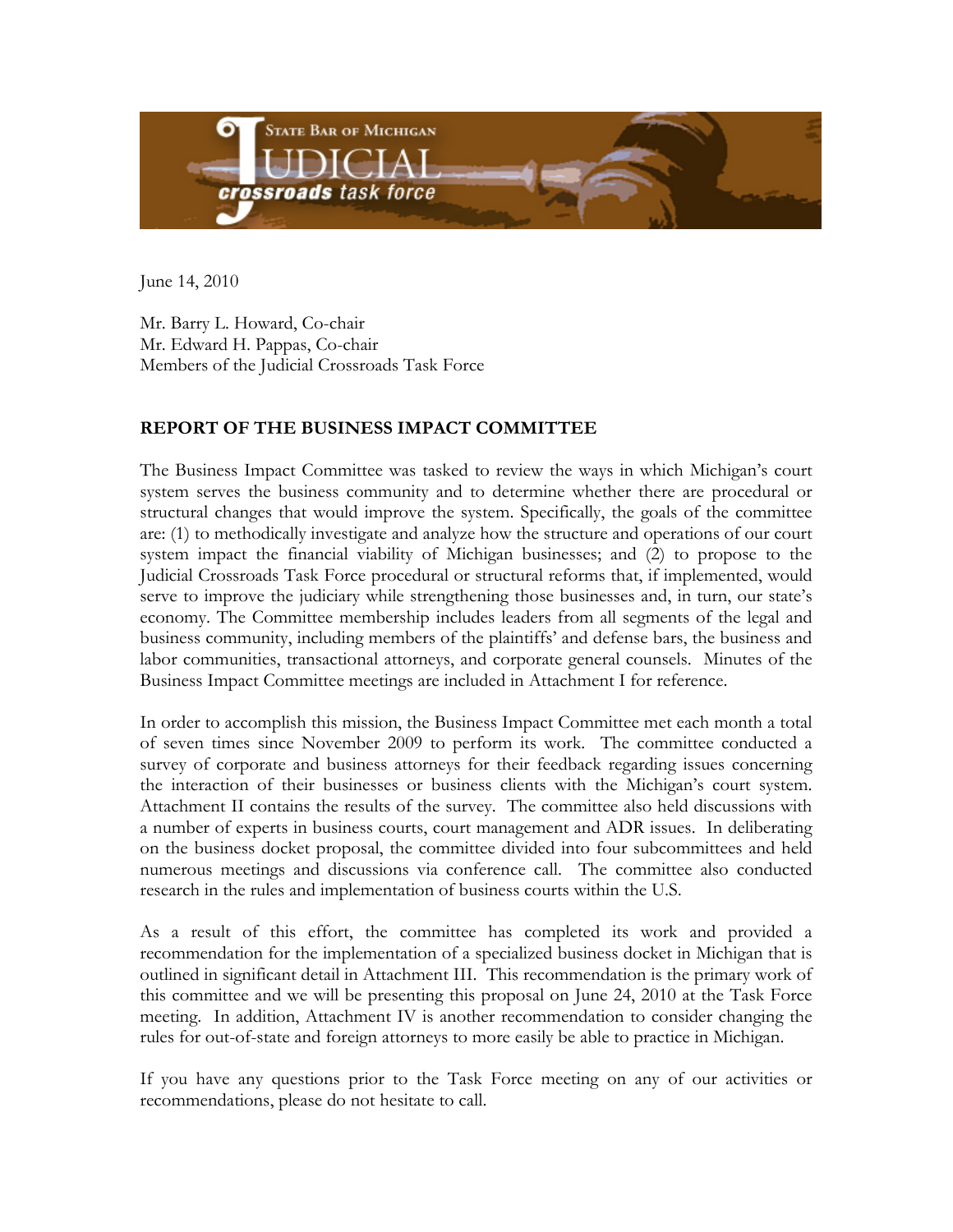Sincerely,

The Business Impact Committee Co-Chairs:

Diane L. Akers, Bodman LLP, Co-Chair Andrew S. Doctoroff, Honigman Miller Schwartz & Cohn LLP, Co-Chair

Members:

Peter M. Alter, Jaffe Raitt Heuer & Weiss PC Charles E. Barbieri, Foster Swift Collins & Smith PC Georgi-Ann Bargamian, International Union UAW Steven M. Bieda, Elder & Disability Law Firm PLLC Hon. Robert M. Bondy, 52-1 District Court Rockwood W. Bullard III, Bullard Anderson PLC Mark J. Burzych, Fahey Schultz Burzych Rhodes PLC Lynn P. Chard, Institute of Continuing Legal Education Francine Cullari, Michigan Family Business Center, U of M-Flint Robert L. Katz, Federal-Mogul Corporation Ronald D. Keefe, Kendricks Bordeau Adamini Chilman & Greenlee PC Dennis C. Kolenda, Dickinson Wright PLLC Robert S. LaBrant, Michigan Chamber of Commerce Elvin C. Lashbrooke, Eli Broad College of Business MSU David Graham Leitch, Ford Motor Co VP and General Counsel Kathleen A. Lang, Dickinson Wright PLLC Hon. Richard M. Pajtas, Chief Judge, 33rd Circuit Court D. Andrew Portinga, Miller Johnson Nicholas J. Stasevich, Butzel Long PC Douglas A. Van Epps, Office of Dispute Resolution Norman D. Tucker, Sommers Schwartz PC Alan M. Valade, Honigman Miller Schwartz & Cohn LLP Carl E. Ver Beek, Varnum LLP

Staff Liaisons

Clifford T. Flood, General Counsel, State Bar of Michigan James C. Horsch, Director of Finance & Administration, State Bar of Michigan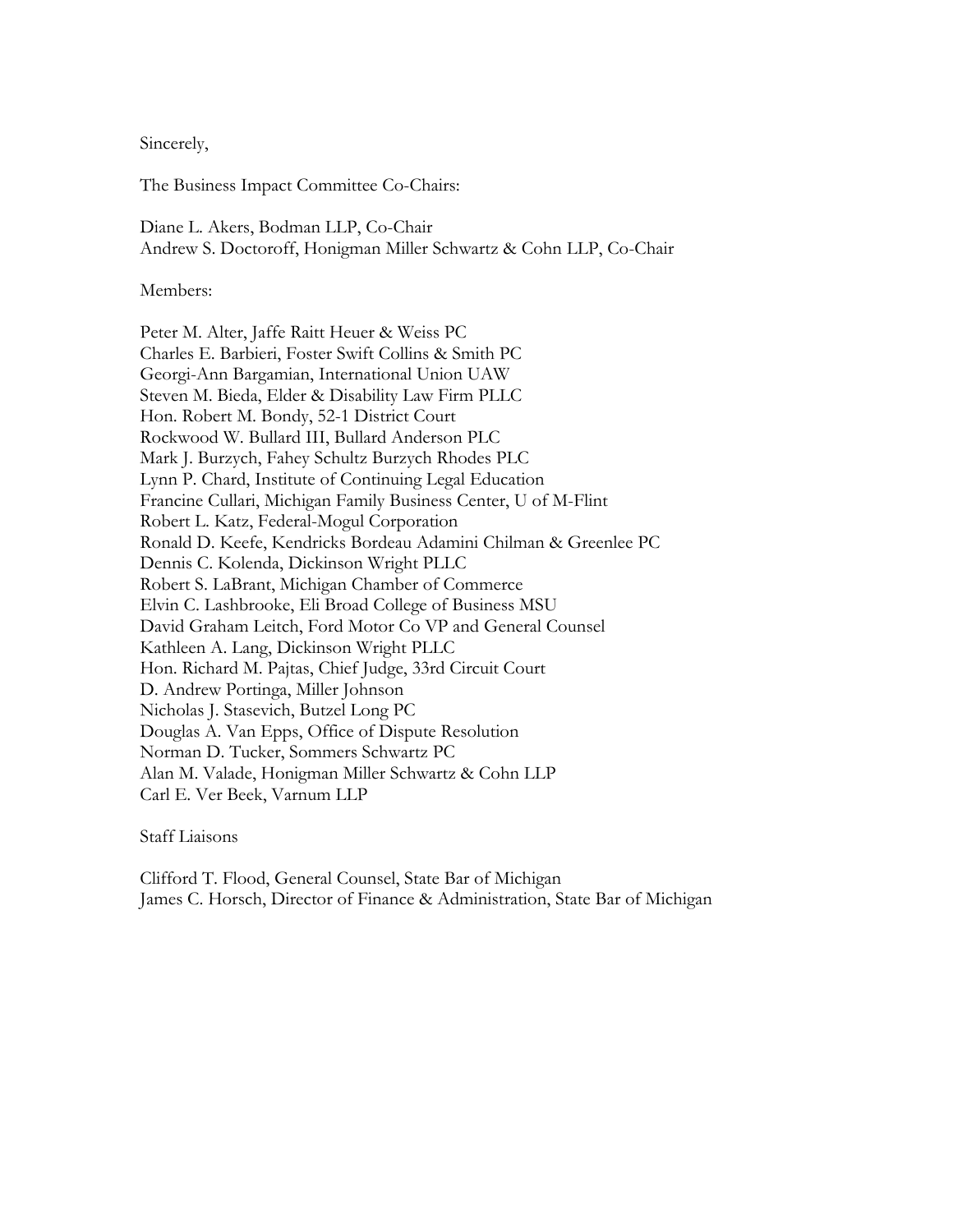

# **Business Impact Committee Recommendation**

# **Proposal for the Establishment of a Specialized Business Docket Pilot Program**

**June 14, 2010**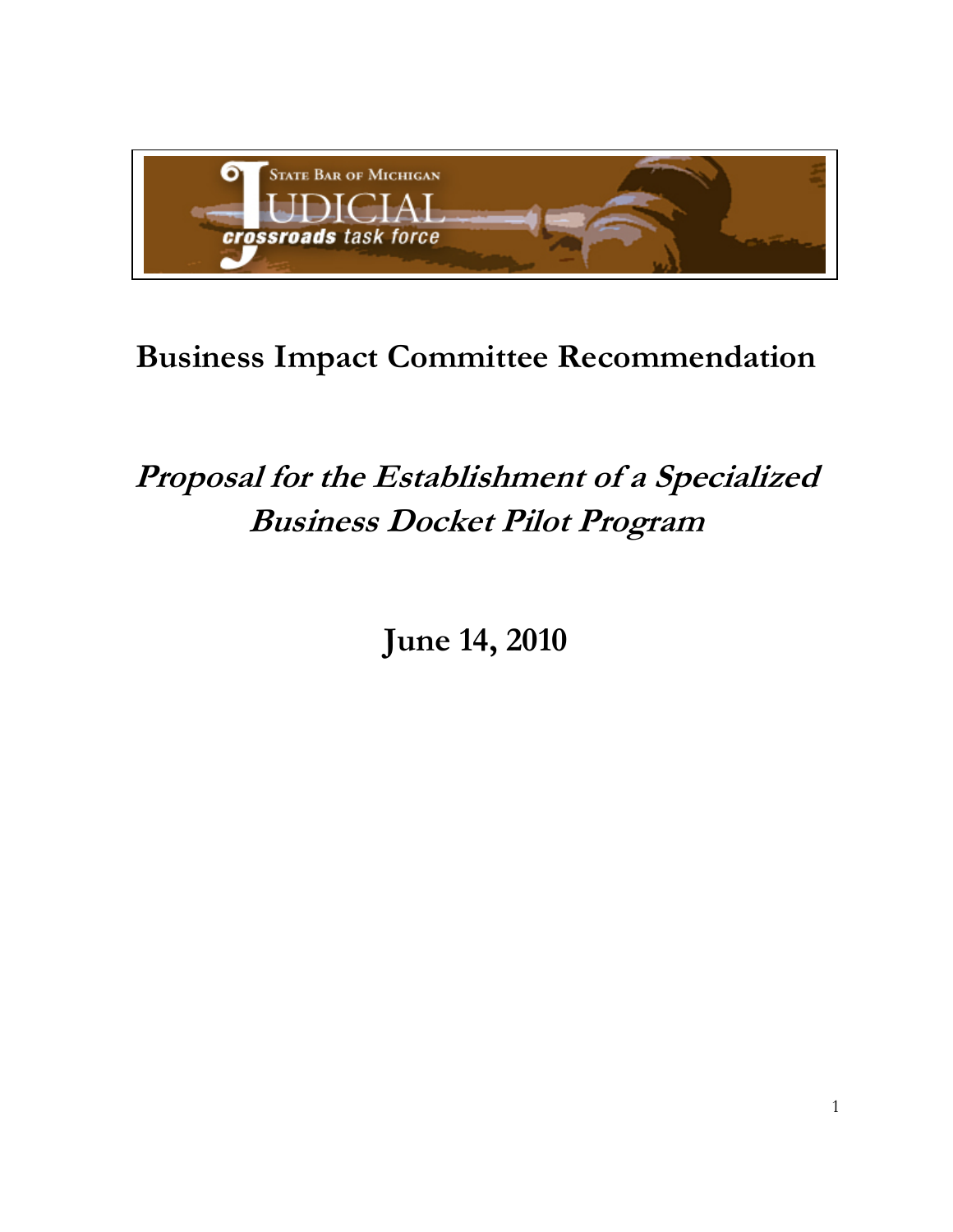## **Table of Contents**

- I. Executive Summary
- II. Overview and Goals
- III. Establishing and Operating Business Dockets
	- A. Establishing Business Docket Pilot Projects
	- B. Assignment of Cases
	- C. Cases Eligible for the Business Docket
	- D. Business Docket Judges
	- E. Operating a Pilot Business Docket
	- F. Business Docket Procedural Mechanisms
	- G. Business Docket Funding or Pilot Project Funding
	- H. Phased Implementation
	- I. Why Businesses Should Support this Proposal

#### IV. Appendix

- A. States with a Business Court of Specialized Business Docket
- B. Business Docket Case Estimates
- C. Minority Opinion Creating a Standalone Business Court
- D. Questions and Answers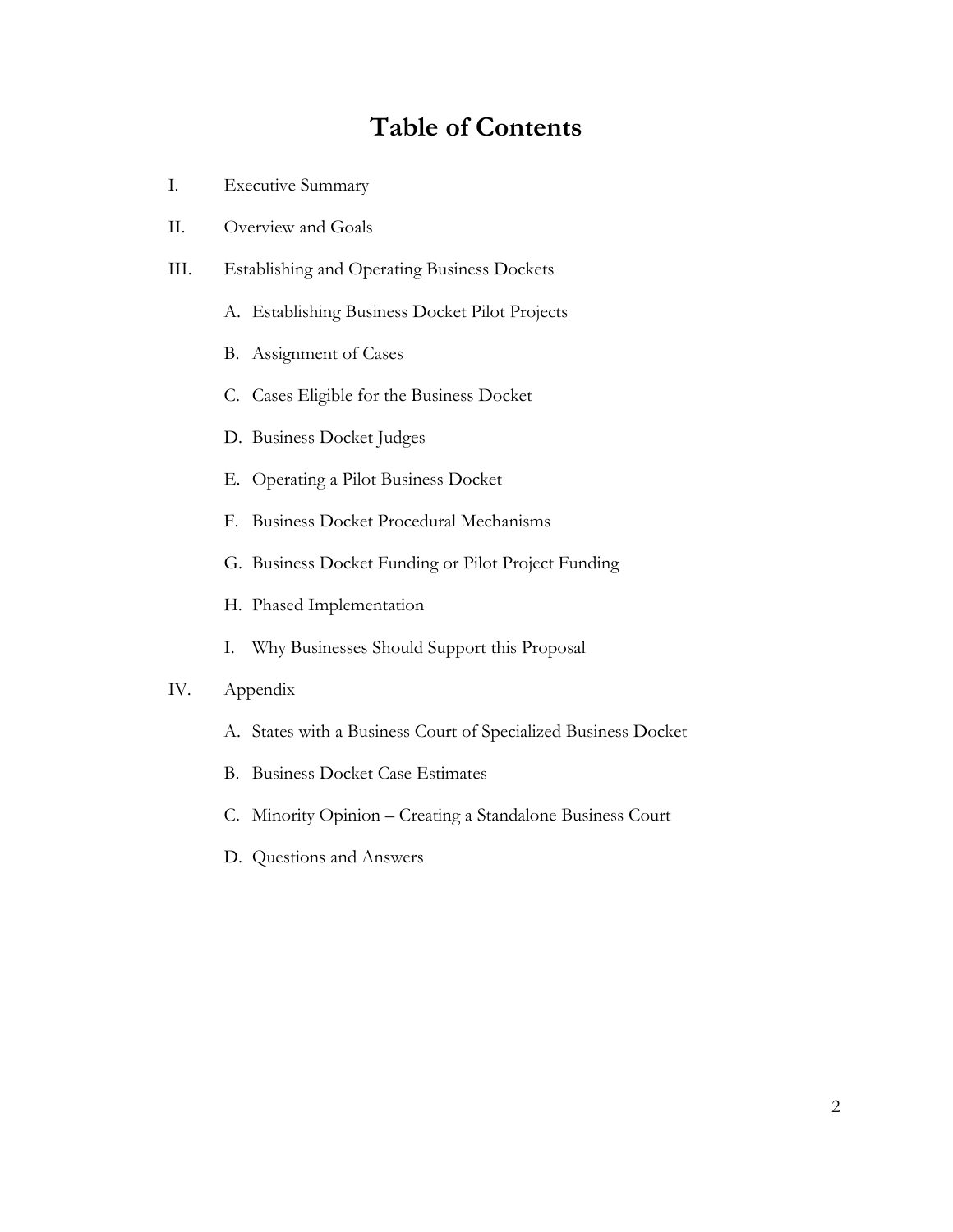## **Executive Summary**

The Business Impact Committee of the Judicial Crossroads Task Force has surveyed inhouse counsel, interviewed business court and court improvement experts, and studied the experiences of other states that have implemented a specialized business docket-or "business court". After much deliberation, the committee concluded that the Michigan court system has a significant opportunity to reduce the time it takes for businesses to resolve their legal disputes (especially in complex matters), improve the quality of the decisions rendered, reduce the cost incurred by businesses in getting their legal disputes resolved, and improve the attractiveness of Michigan's court system to the business community. To address these issues, the committee is recommending that the Michigan Supreme Court establish a three year pilot program for a specialized business docket in two or three circuits (to include Wayne and Oakland counties). Creating and operating the business docket pilot program *would not* require additional funding, and it would employ *existing* judges who have been specially selected and are qualified to handle these specialized cases which are primarily business-to-business disputes for amounts of \$25,000 or greater. This specialized business docket pilot program would utilize procedures and rules that would expedite resolution of business disputes. The benefits of a specialized business docket pilot program could potentially be applied to the entire court system.

The proposal for the specialized business docket is outlined in this report. Appendix D contains frequently asked questions and answers concerning this proposal.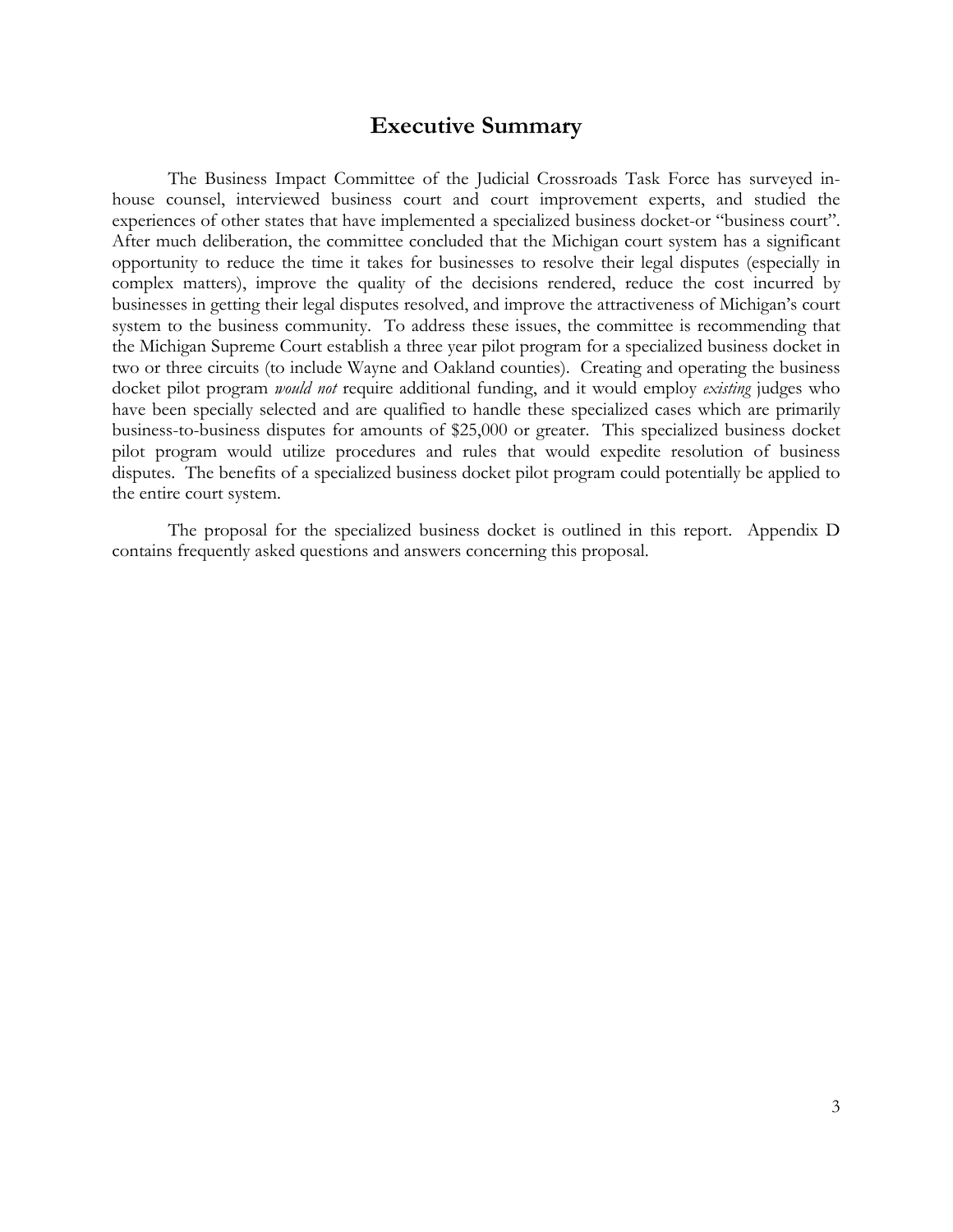#### **Overview and Goals for Establishing a Specialized Business Docket**

The vast majority of judges and lawyers in Michigan are conscientious, ethical, and competent. However, a perception exists among businesses that Michigan's present system prevents the timely, cost-effective, and proper resolution of legal disputes - a perception shared by many judges and attorneys handling business litigation. The perception has developed because of, among other things: (1) judges who may lack familiarity with complicated or technical factual issues that often arise in business disputes; and (2) judges whose sizeable dockets often prevent them from proactively and efficiently moving pending business litigation matters. These concerns have helped foster a widespread perception among businesses that Michigan's court system needs to be changed. In a recent survey conducted by the State Bar, a full 81 percent of in-house counsel and commercial litigators believe that our court system is average or worse compared to other states' court systems.

After consulting with judges, attorneys and those who have worked with state business courts, the Business Impact Committee of the State Bar Judicial Crossroads Task Force that the creation of a specialized business docket – referred to as a "business court" in some jurisdictions would materially improve the resolution of business litigation and disputes. In proposing the creation of a business docket, which will be specifically described elsewhere, the committee endeavors to improve how business disputes are litigated in Michigan. Specifically, the creation of business dockets within circuit courts will lay the groundwork to ensure that business cases are resolved more expeditiously and less expensively. Just as importantly, a business docket, which would be comprised of judges who have both expertise and interest in commercial litigation, would increase the likelihood that business disputes are resolved in accordance with applicable legal standards. Such a result would make litigation less unpredictable and allow businesses to more reliably plan for the future. Finally, the committee believes that the creation of a specialized business docket would help create an environment more attractive to large and small businesses and would symbolize that Michigan is now committed to pursuing new strategies calculated to retain jobs and grow the state's economy.

There are several reasons why achieving these goals, particularly through establishing a business docket, is important. First, and most obviously, cost-effectiveness, timeliness, and principled dispute resolution are inherent goals that stand alone. If those goals can be achieved in any context, even a narrow one, then they should be pursued - the legal profession's obligations to the citizens of this state so dictate. Second, by adopting reforms calculated to improve the manner in which business disputes are resolved, the existence of a business docket would indirectly benefit the entire court system. Specifically, it would serve as an exemplar of reform; many of the policies successfully adopted by it could be exported to, and applied in, other cases that would not be part of the business docket. Of course, parties who would not appear in cases pending on the business docket are every bit as important as businesses. Thus, another imperative of the Business Impact Committee is ensuring that reform does not diminish the quality, efficiency, and effectiveness of the rest of the court system.

However, the committee does not view the creation of a business docket as a zero-sum endeavor. The reforms adopted with the creation of a business docket need not disadvantage other parts of Michigan's court system. On the contrary, committee members anticipate that reforms relating to the business docket ultimately could be embraced throughout the court system, thereby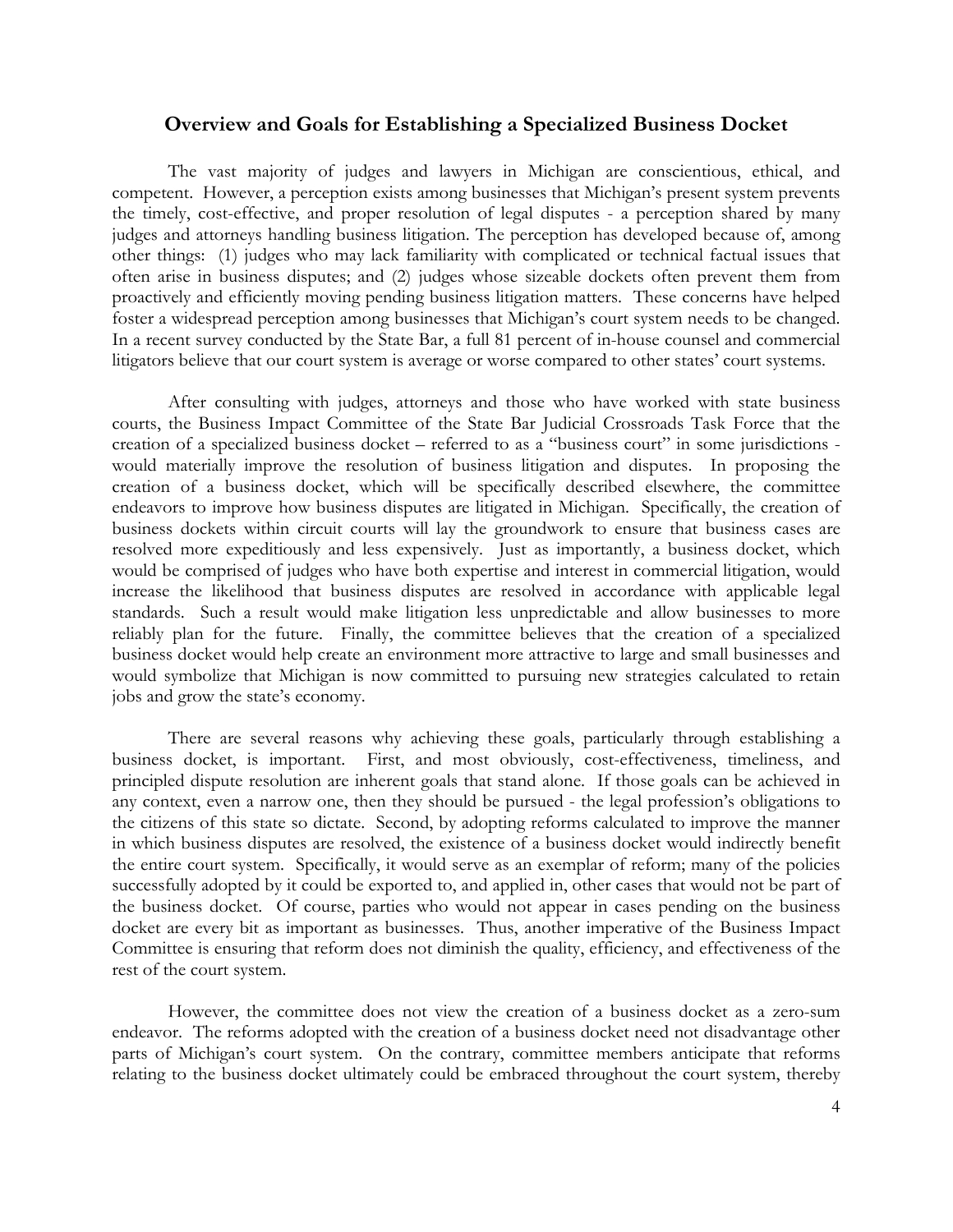elevating the quality of justice for all. Further, judges who do not preside over business docket cases would preside over a less diverse docket, thereby gaining expertise in other areas of the law.

It is likely, and it is hoped, that if a specialized business docket were established, businesses would view Michigan's court system more favorably. The State Bar poll establishes that sizeable majorities of respondents agree with many core features of a business docket, including assigning cases involving business issues to designated judges who have an expertise and interest in commercial litigation.

The Business Impact Committee recognizes that many stakeholders in our court system are skeptical about the need for or utility of a specialized business docket. However, jurisdictions in seventeen states have adopted business courts in one form or another (see Appendix A). No state that has adopted a specialized business docket has subsequently discontinued it. In the states in which these have been created, business dockets are popular and have been embraced not only by the business community, but also by both plaintiff and defense attorneys. In Michigan, a specialized business docket would be part of a decades-long evolution that has increasingly seen the creation of specialized courts to address specific areas of law like workers' compensation, probate matters, and family law matters.

 In summary, the Business Impact Committee believes the business docket proposal will achieve the following goals, which will be closely evaluated during a pilot phase to ensure that the court performs as expected: (1) reducing the time it takes for businesses to resolve their legal disputes, especially in complex matters; (2) improving the quality of the decisions rendered; (3) reducing the cost incurred by businesses in getting their legal disputes resolved; (4) improving the attractiveness of Michigan's court system to the business community, thereby encouraging current businesses to remain in, and new businesses to locate to Michigan, and (5) developing a body of case law on business law issues at the trial court level that will be persuasive tools for other trial judges.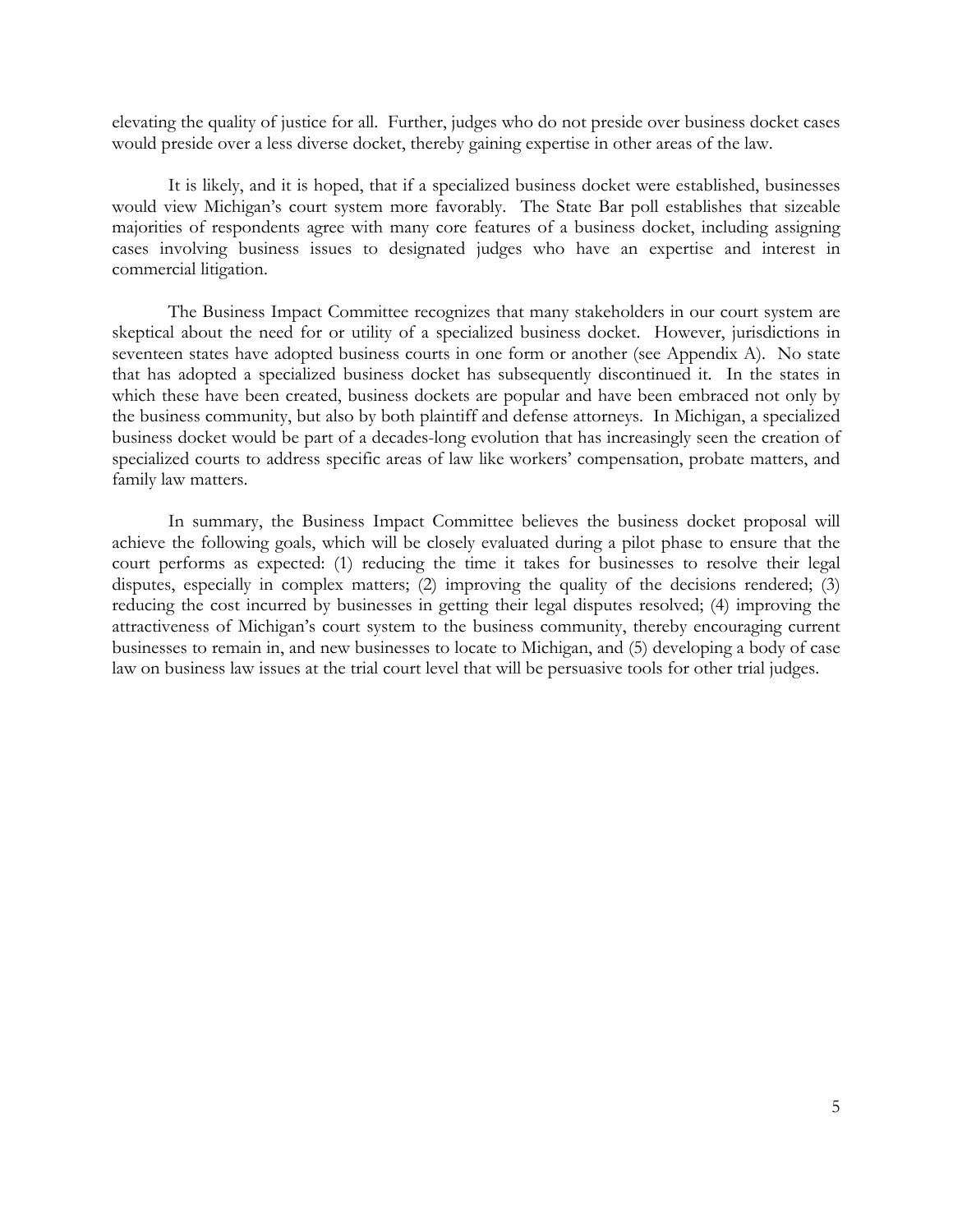## **Proposal for a Pilot Business Docket of the Circuit Court**

## I. ESTABLISHING A PILOT BUSINESS DOCKET

 A. Pilot circuits. Pilot business dockets will be established in Wayne and Oakland Circuit Courts because those circuits probably have significant business litigation and enough judges so that two or three could be designated as business court judges. The Supreme Court may establish a pilot business court in more than two circuits at its discretion.

B. Term. The initial term will be three years. At the end of that time, the pilot business courts will be evaluated by reviewing the number of cases and time of resolution in the business court compared to the general civil division.

 C. User survey. Litigants, counsel, and judges will be surveyed to determine their satisfaction with the system and whether they think it has saved time and money during the threeyear term.

D. Oversight and evaluation. An oversight body shall be appointed from members of the bench and bar to prepare written protocols to evaluate the success of the pilot specialized business docket. After the project begins, this committee shall annually present a written report of the pilot's progress.

## II. ASSIGNING CASES TO PILOT BUSINESS DOCKET

 A. The Michigan Supreme Court should amend local rules in each pilot circuit court to include a local rule similar to MCR 8.117(A), Circuit Court Case Type Code List. The new local rule would include a subparagraph entitled *Business Docket*. (The Supreme Court could also amend MCR 8.117(B), the comparable district court provision, to add subparagraph (6) for a business docket in the district court.)

 B. The Michigan Supreme Court should define which cases will be decided in the business docket. The committee's recommendations for eligible cases for the business docket are identified in section III below.

 C. When a case is filed, the plaintiff identifies the case with business court code. A standard set of case type codes would be developed by the SCAO for the cases to be assigned to the business docket. Such codes should be as finely drawn as possible to obtain useful statistical information. The committee recommends that the types of cases eligible for assignment to the business docket would be in three categories discussed below: Category I (Categorically Assigned), Category II (Assigned by Agreement), and Category III (Excluded Cases). The categories and the cases recommended to be assigned to each follow. The case is then automatically assigned by lot to a business docket judge through a local rule similar to MCR 8.111. There is no additional fee for filing a case that goes into the business docket.

 D. The defendant could be required to confirm in its answer that the case meets the criteria for the business court or this could be jurisdictional to ensure that only real business docket cases get into the business docket. There would be no cost to this kind of check on the plaintiff's designation.

E. At the initial status conference, suitability for business court resolution will be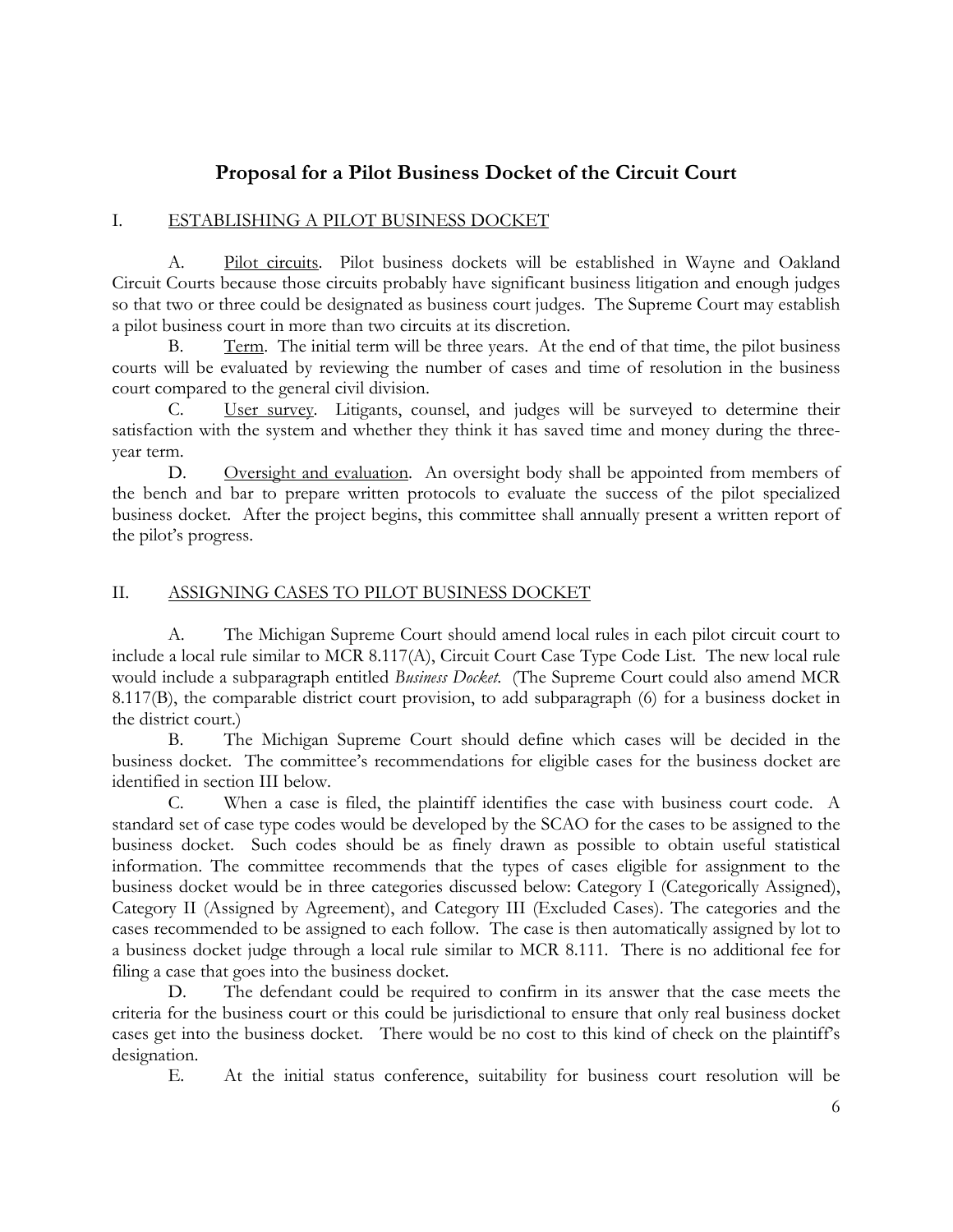reviewed with removal, if appropriate, to the general civil division thereafter. There is no additional cost to this kind of check.

 F. Either party may file a motion to remove a case from the business docket to the general civil division on the ground that the case does not meet the criteria for the business docket. The moving party pays the normal motion fee.

## III. CASES ELIGIBLE FOR A BUSINESS DOCKET

- A. The amount in controversy should be the same as the circuit court, presently \$25,000.
- B. Case Types

 1. Category I (Categorically Assigned). The following types of cases, whether qualifying by complaint, counter-claim, cross-claim, or third-party complaint (see MCR 2.111(B)), *shall* be assigned to the business docket and identified as "Category I." However, any case assigned to the business docket as a mandatory business case shall be subject to removal to the general civil docket by the business docket judge for good cause, by motion of a party, or *sua sponte*.

- (a) Business governance/internal affairs, including shareholder derivative and oppression suits.
- (b) Business torts (with business plaintiff and business defendants).
- (c) Antitrust law
- (d) Intellectual property.
- (e) Trade secrets between businesses.
- (f) Securities laws.
- (g) Commercial real estate cases between businesses.
- (h) Business-to-business disputes (including contracts, construction disputes, and employment matters).
- (i) State tax commission appeals.
- (j) Environmental law (with business plaintiff or business defendant).
- (k) Environmental insurance.
- (l) Matters subject to compulsory arbitration if involving Category I subject.

 2. Category II (Assigned by Agreement). The following types of cases *may* be accepted to the business docket by mutual agreement of the parties and are identified as "Category II." (These types of cases may be thought of as "opt-in" matters.) These cases could be assigned if there is room on the docket and if the parties on both sides agree to assignment to the business docket.

- (a) Collection of professional fees.
- (b) Commercial insurance indemnification claims.
- (c) Malpractice claims brought by businesses against attorneys, accountants, architects, or other nonmedical professionals.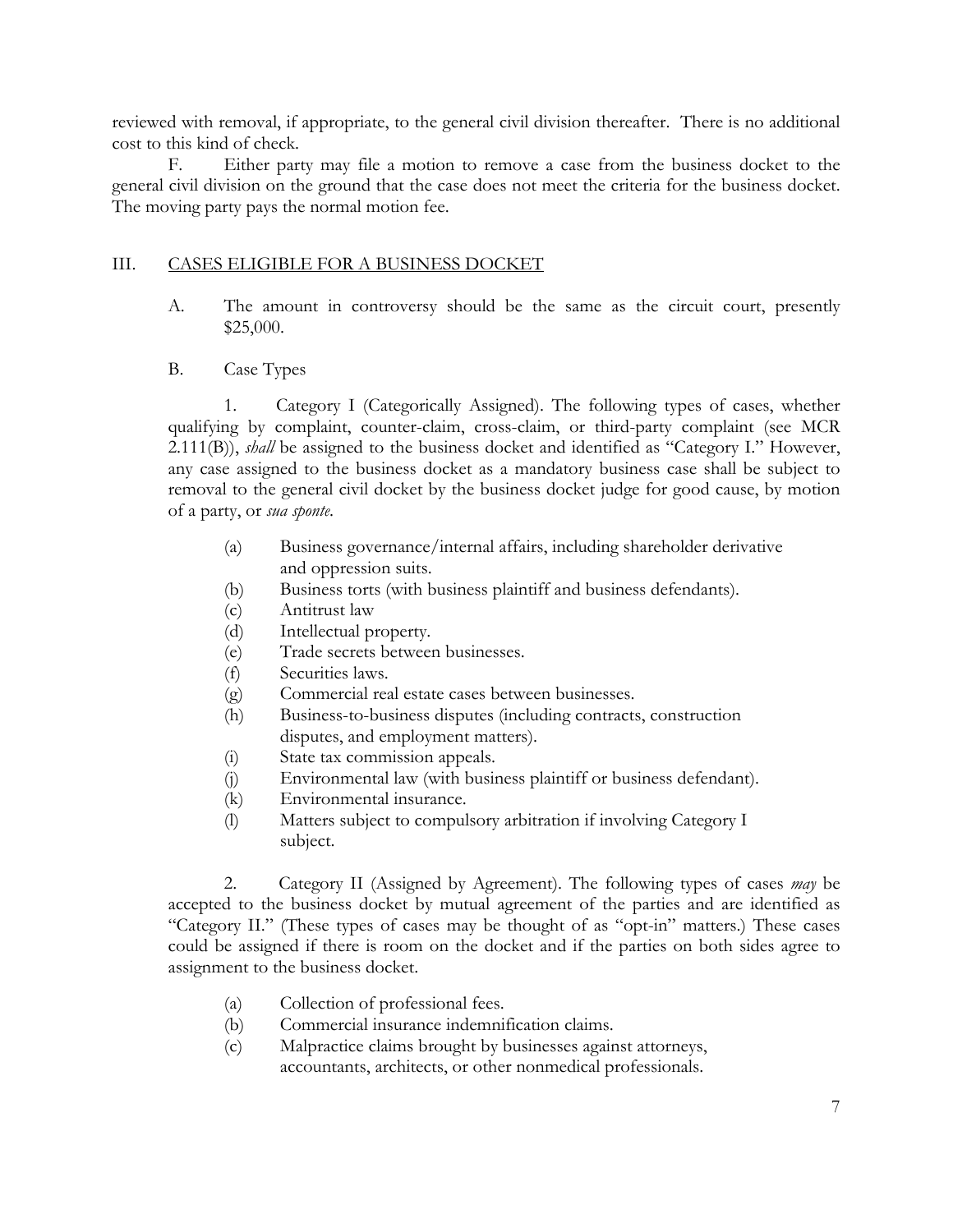- (d) Commercial insurance coverage disputes.
- (e) Commercial insurance declaratory judgments.
- (f) Employment law matters, including employer/employee noncompetition, nondisclosure, nonsolicitation agreements, discrimination claims, and wrongful termination.
- (g) Matters subject to compulsory arbitration if involving Category II subject.
- (h) Nonviolent business related felony matters ("white collar crime") on petition of either party.
- (i) Individual business owner versus non individual- owned business.

 3. Category III (Excluded Cases). All other cases are *excluded* from the business docket by way of example only, and not limited to:

- (a) Products liability
- (b) Personal injury and wrongful death
- (c) Medical malpractice
- (d) Commercial landlord versus consumer tenant
- (e) Noncommercial real estate matters
- (f) Actions by consumers against businesses and businesses against consumers
- (g) Matters subject to compulsory arbitration if involving category III subject
- (h) Occupational health and safety matters
- (i) Commercial class actions, proceedings to enforce a judgment

## IV. PILOT BUSINESS DOCKET JUDGES

A. Selection. The Michigan Supreme Court will select the pilot business docket judge(s) in each circuit court selected for a pilot business docket. Current or elected judges would volunteer for assignment to the pilot business docket. The number of business docket judges would depend on the size of the circuit; it should be small enough to ensure some predictability and uniformity in the decisions but large enough to preserve the idea of assignment by lot under MCR 8.111(B).

 For example, there may be two or three business docket judges in Wayne or Oakland County. However, this determination should be made after a more careful review of the anticipated volume of cases that would meet the criteria.

 B. Criteria. Criteria would include the judge's interest in serving on the business docket, case management skills, and knowledge and expertise in business issues. This proposal assumes there would be enough qualified volunteers to appoint two or three business docket judges in the pilot circuits. If not, the Supreme Court should identify desirable candidates, who should be asked to serve for three years. A judge should not be required to serve as a business docket judge over his or her objection.

 C. Overall docket control. MCR 8.111 should also be amended to give the chief judge the ability to reassign cases to correct docket control problems that result from assigning cases to the business docket, similar to the chief judge's power under MCR 8.111(D)(4). That way, business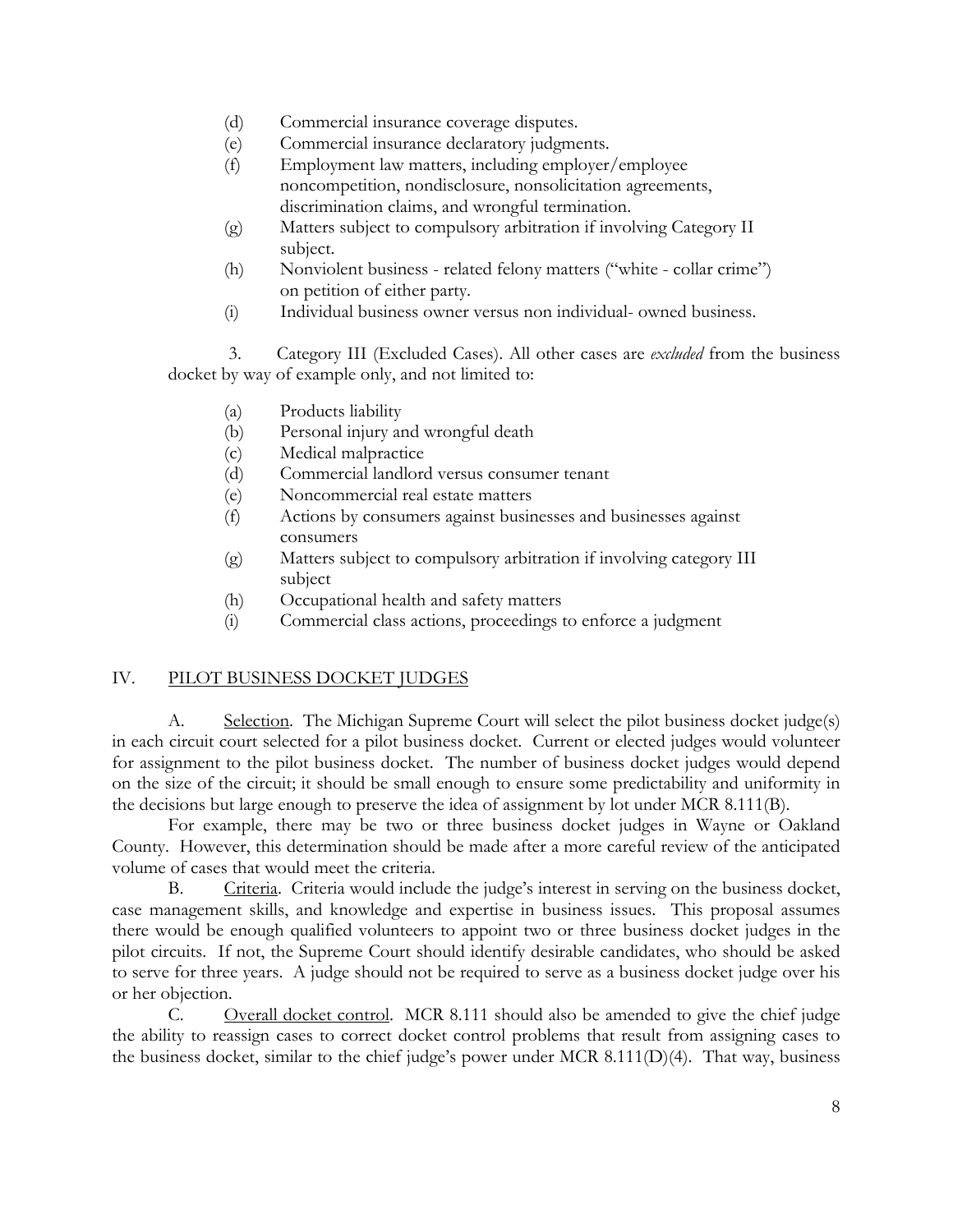docket judges would start with normal dockets, which could be reduced as their business dockets increase. It would ensure that all judges in the circuit have a fair share of the caseload.

 When assigning cases to control the docket, the chief judge should take into consideration the nature of the duties of the business docket judge, including increased requirements for court conferences, written opinions, speedy hearings outside the normal motion process, and other matters that may increase the actual workload of the business docket judge, regardless of the number of cases actually logged or pending on the business docket.

D. Term. Assignment as a business docket judge would last until the judge's term expires or the judge resigns or is removed. Assignment would not rotate among judges.

 E. Training. The American College of Business Court Judges provides free education for business docket or business court judges. This is generally done on the East Coast, however, so, if the state wants the business docket judges to participate in training, it would incur the travel and lodging expenses for the business docket judges.

#### V. OPERATING THE PILOT BUSINESS DOCKETS

 Discretion will be given to the business docket judges to tailor procedures to each case. Following are suggestions for expedited case management that may be incorporated into the business docket. See also Business Docket Procedural Mechanisms, in section VI.

 A. Initial pretrial disclosures. The parties will make initial pretrial disclosures within 28 days after pleadings are concluded (i.e., answers to third- party complaints and counter complaints, if any, are filed). This will include information disclosed in federal rules; production of key documents; identity of witnesses; calculation of damages; issues likely to be resolved on motion; issues ready for resolution, if any; key case law; and prior decisions from the business court applicable to the case, if any.

 B. Joint pretrial report. Counsel have 28 days to review each other's disclosures and are jointly responsible for preparing and submitting a pretrial report. Contents include:

Description of claims and defenses, including the facts that constitute them, not just the labels. The parties can identify witnesses and attach key documents for the judge's review.

 2. Discovery necessary. Although not binding, each side should state the general nature of its anticipated discovery and how long it will take.

3. Issues with initial disclosures, if any.

4. Case law the parties would like the judge to consider.

 5. Issues the parties believe are ready for resolution. In many business cases, the facts are not in dispute and the only issue is how the law will be applied to those facts. An early legal ruling by the business docket judge may allow the parties to end their dispute.

 6. Prior settlement discussions and current status; existence of arbitration and mediation agreements, if any; ADR possibilities considered and proposed; and barriers to resolution, financial and otherwise.

 7. Technological capabilities of counsel and client to participate in teleconferences with the court, and location of clients and ability to appear for court conferences.

8. Whether a court-appointed expert would assist resolution.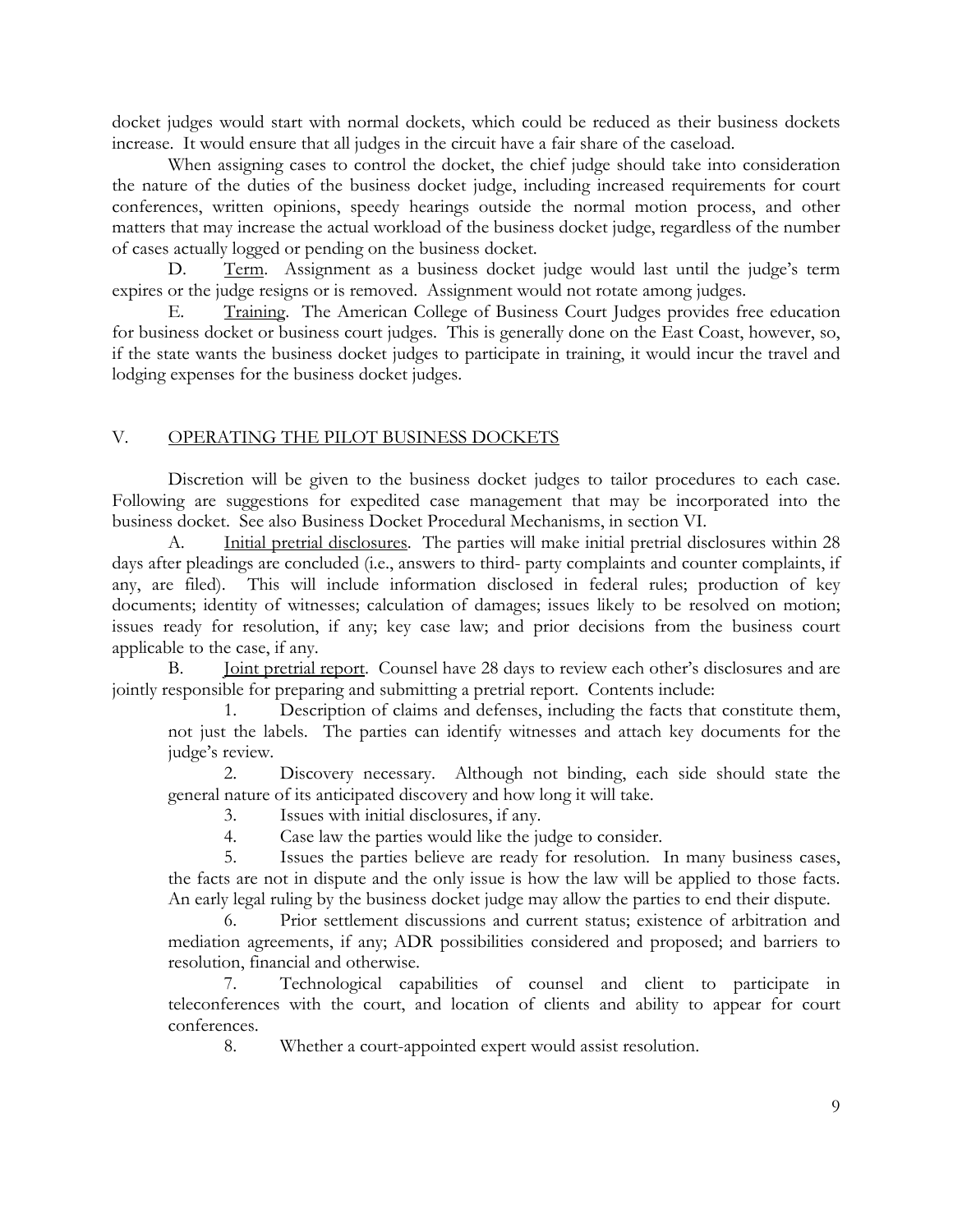C. Initial court conference. Forty-two days after pleadings are concluded, the court will hold an initial conference attended by counsel only, although clients may attend at their option. Matters addressed will include:

1. Whether the case has been properly assigned to the business court.

 2. Whether some type of ADR is suitable and, if so, when and what type should be employed.

3. Issues that are ready for resolution by the court.

4. Anything raised in the joint pretrial report.

5. Whether a meeting with the judge attended by clients would be appropriate.

6. Schedule for the litigation.

7. Discovery issues and the necessity of any protective orders.

 8. Use of technology, consent to service by email, and motion hearings and court conferences via conference call or video conference

 9. When counsel expect to be able to report back to court regarding progress on resolving/litigating case.

 10. Whether parties will consent to expedited motion hearing time (which court can order for good cause in any event under MCR 2.119).

11. Prior business court decisions the parties should be aware of.

D. Case management plan. Business docket judge prepares detailed case management plan based on initial court conference and issues to parties. This includes requirements for interim pretrial reports by counsel and status conference(s) with the court, possibly attended by clients. Also includes issues or claims/defenses that can be eliminated from the case at various points.

 E. Use of technology. Electronic filing and service will be encouraged whenever possible. Clients who are unable to appear for court proceedings will be permitted to participate from remote locations through technological means. Technology will be used to enhance efficiency.

F. Trial. Jury trial right is preserved and, if demanded, proceeds in the same fashion as in the general civil division, as does a bench trial.

G. Appeal. Appeal is to the Court of Appeals, as with any other circuit court case.

## VI. BUSINESS DOCKET PROCEDURAL MECHANISMS

 In addition to section V above, the committee recommends the following procedures for the business docket:

 A. The Michigan Supreme Court should promulgate written rules for the business docket.

 B. The business docket's rules should apply only to cases pending before the business docket during the pilot period. The business docket rules should be flexible and confirm the authority of the business docket judges to craft creative and innovative procedures, policies, and plans to effectively manage, expedite, and resolve business disputes in Michigan.

 C. The business docket rules should supplement the MCRs, including specifically the MCRs dealing with case management and ADR. See MCRs 2.401, 2.403, 2.404, 2.410, and 2.411. In cases of conflict between the MCRs and the business docket rules, the business docket rules should govern for cases in the business docket.

D. The parties should have the constitutional right to jury trials.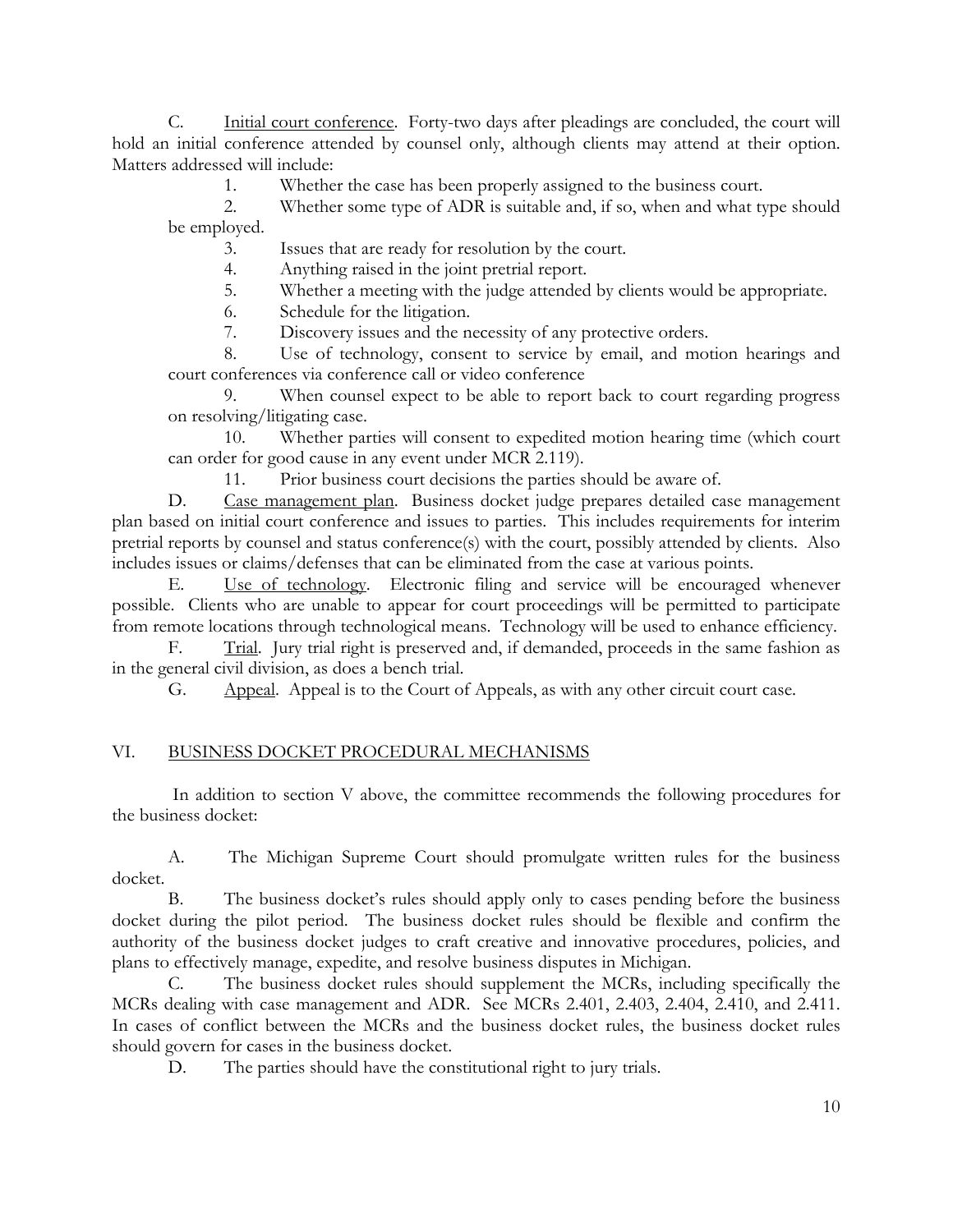E. The business docket rules should allow (but not require) the business docket judges to experiment and create different "tracks" for "complex" and "non-complex" cases. For example, the business docket rules should empower judges to limit discovery and time periods in less complex business cases, while permitting more discovery and longer time periods to resolve complex business cases or cases involving large sums of money (for example, cases in which a party is seeking more than \$1 million in damages).

 F. The business docket rules should require early (for example, within 30 to 45 days of the filing of the answer to a complaint) and frequent judicial intervention (via scheduling, status, and settlement conferences) in all cases filed during the pilot period.

 G. Business docket judges should be required to use case management orders to effectively and creatively manage all "complex" and "non-complex" Category I and Category II cases filed with the business docket.

 H. Business docket case management orders should, inter alia, address (1) discovery, including the number of lay and expert witness depositions, the number of interrogatories and requests for admissions, and the production of electronic documents and allowing disputed discovery motions to be decided by telephonic hearings and conferences without legal briefs; (2) use of voluntary and mandatory ADR procedures; (3) use of frequent scheduling, status, and settlement conferences with the judges (and not with the judges' clerks or staff); (4) early resolution of dispositive motions; (5) early bench and jury trials; and (6) the use of telephonic conferences, the Internet, and other technologies to expedite and effectively manage business cases.

 I. The business docket rules will provide that detailed written opinions will be expected in all non-jury Category I and Category II cases. All written business court opinions should be published and made available to the public.

 J. During the pilot period, written business docket opinions should not be required in cases resolved by jury trials, but any jury verdicts, including a brief description of the verdict and the court's written instructions to the jury, should be published and made available to the public.

 K. During the pilot period, given the value of predictability and efficiency, the trial judges are required to issue detailed written or oral opinions on summary dispositions, final judgments, or other significant issues in the case. The oral opinions shall be transcribed immediately at court expense. All written or transcribed opinions as set forth above are to be publicly available so that those opinions can be used as persuasive tools in future cases.

 Note: The procedural mechanism recommendations for ADR, special procedural rules, and written opinions, are primarily based on a review of (1) the business court rules from other states (particularly Georgia, Maryland, North Carolina and New York); (2) the short-lived Michigan Cyber Court; (3) the local rules of the United States District Courts for the Eastern and Western Districts of Michigan; (4) Oakland County's *Civil Early Intervention Conference Program*; (5) the rules applicable to administrative proceedings before the Michigan Public Service Commission; and (6) the Michigan Court Rules ("MCRs"), particularly Rules 2.401 (pretrial procedures), 2.403 (case evaluation), 2.404 (selection of case evaluators), 2.410 (ADR), and 2.411 (mediation).

## VII. BUSINESS DOCKET FUNDING UNDER THIS PROPOSAL

- A. Revenue. This proposal does not generate any direct revenue.
- B. Cost.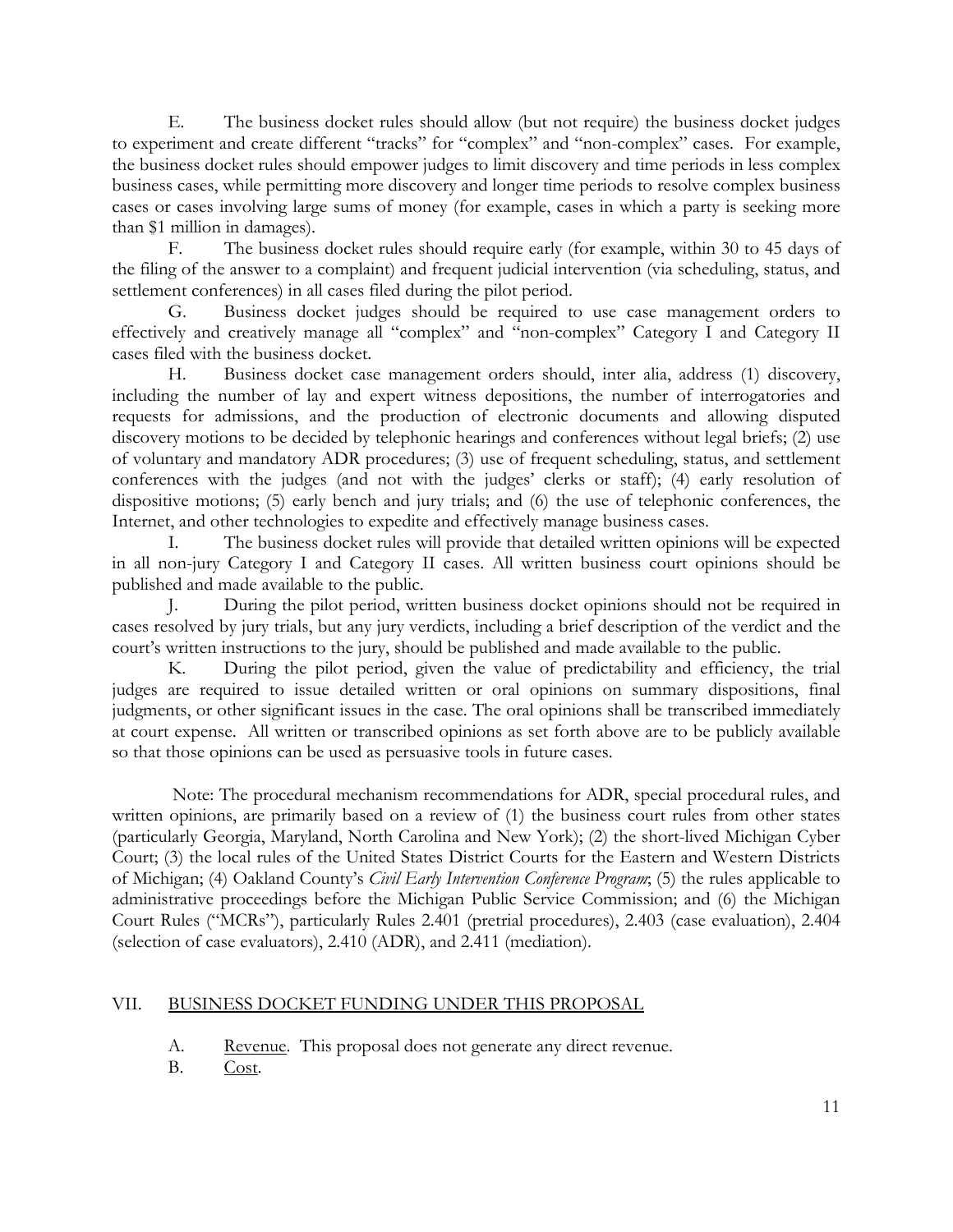1. This proposal does not generate any hard cost except the cost of transcribing certain court proceedings. It merely reallocates cases that would otherwise exist among judges that would hold office and decide cases anyway. The six chief judges in each pilot county would have the ability to adjust dockets among judges so that the business docket would not impose undue burdens on any judge.

 2. If a circuit court were to send one or more of its business docket judges to a training program sponsored by the American College of Business Court Judges, it would incur travel and lodging costs. However, this proposal does not require additional training of judges.

 3. This proposal calls for the Michigan Supreme Court to write certain amendments to the Michigan Court Rules. Someone will have to perform that work, and that could be considered a cost of this proposal.

 4. Tasks will be added to the duties of various individuals at certain stages of a case. For example, the chief judge in each pilot county would have to consider whether the business docket is creating undue burdens on various dockets. If a business docket judge holds more frequent status conferences than in other cases, a court clerk may have to input data and print and mail a notice to the parties more frequently than in other cases. Requiring a clerk to send an additional notice could be considered a cost.

 However, those theoretical costs must also be balanced against the savings of having cases off the court docket sooner. The same clerk who must send an additional notice of status conference early in a case may not have to send the trial notice that gets sent in other cases.

 5. This proposal calls for an evaluation of the pilot program during and at the end of the three years. This could be considered a cost.

 6. This proposal, in part, depends on the interest and willingness of business court judges to perform possibly increased duties without increased compensation if the requirement of written opinions is imposed. If increased law clerk support is provided, that would be a hard cost.

 At the same time, current business docket judges like it and want to continue doing it, extra duties notwithstanding.

 7. This proposal calls for the use of existing technology requiring no additional cost.

#### VIII. PHASED IMPLEMENTATION

 A. The business docket would be phased in and no pending cases would be reassigned to a business docket judge.

 B. When new cases are filed, business docket cases would be assigned to the business docket judge(s), who would also have other cases assigned to them so that each judge would have a full docket.

 C. Gradually, the mix of business docket cases for each business docket judge would grow until the business docket judge has only business cases.

 D. An analysis showing the estimated cases that could be eligible for a business docket is shown in Appendix B.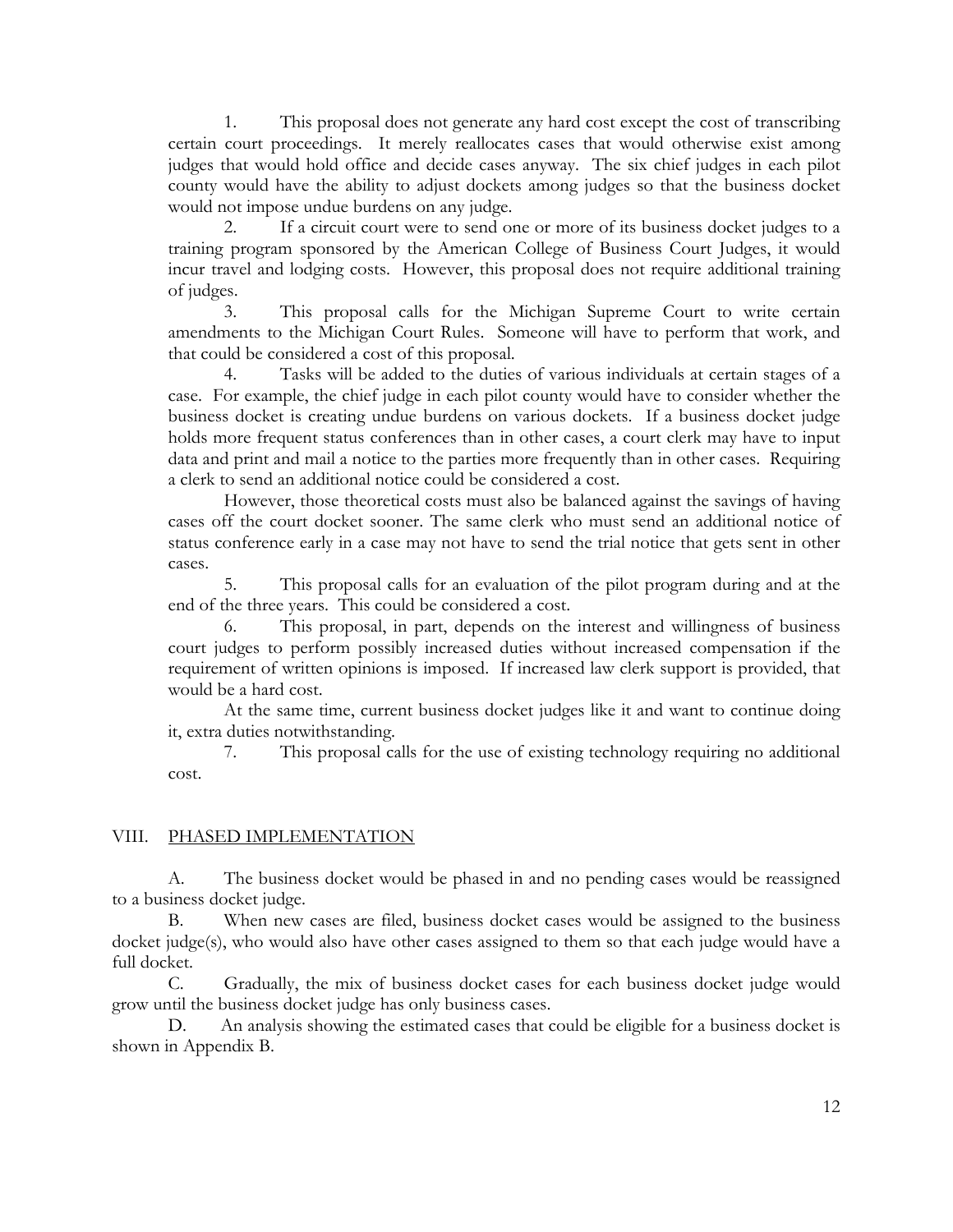## IX. WHY BUSINESSES SHOULD SUPPORT THIS PILOT BUSINESS DOCKET PROPOSAL

- A. No increased cost to them to be in the business docket.
- B. Most likely to be acceptable to others because it has no cost.

 C. Business cases would be decided by a judge who has interest in business cases, case management skills, and knowledge of business issues. Therefore, businesses will have increased accuracy, predictability, and reliability in decisions in their business cases as well as confidence that their cases will be handled in accordance with the rules and philosophy of the business docket.

 D. Rules require both sides' lawyers and the judge to get very involved in facts of the case early so the case cannot languish.

 E. Parties and judge are encouraged to eliminate issues early, explore early ADR, limit discovery, streamline procedures and deadlines, involve the client whenever possible, and ensure the earliest possible resolution at lowest cost to parties and court system.

Note: A minority of committee members felt that the committee's recommendation should be to implement a pilot "standalone" business court instead of a pilot business docket of the circuit court. The committee did not adopt this proposal, but provides it for reference in Appendix C, as it could be a model for expansion after the successful completion of the recommended pilot program.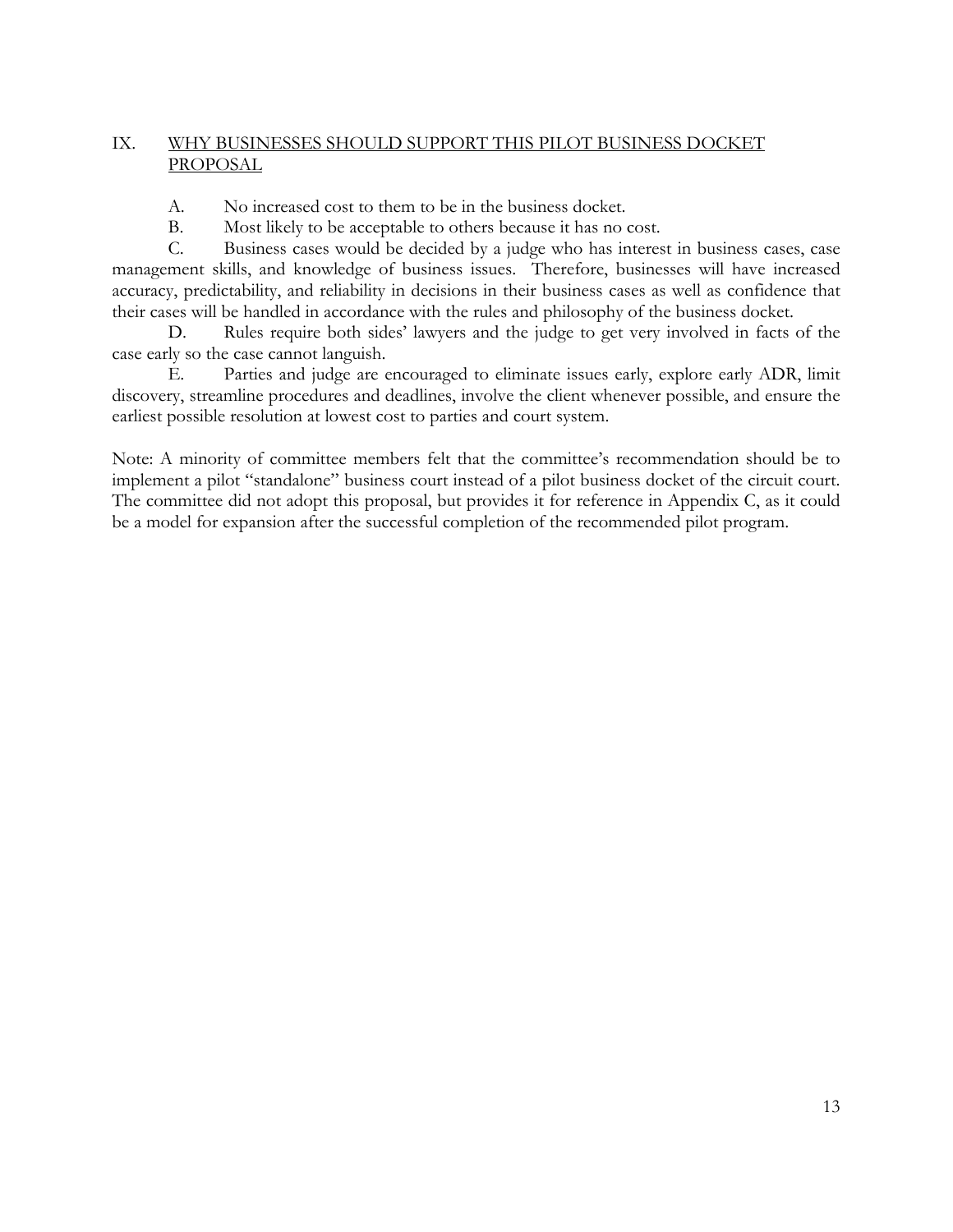## **Appendix A**

## **States with a Business Court of Specialized Business Docket**

Based on the committee's research, there are business and/or commercial courts, divisions, or dockets in the following 17 states:

Delaware Florida Georgia Illinois (Chicago) Maine Maryland Massachusetts Nevada (Reno and Las Vegas) New Hampshire New Jersey New York North Carolina Ohio Oregon (Eugene) Pennsylvania Rhode Island South Carolina

Efforts to study a business or commercial specialty court have occurred in the following states:

California Colorado Michigan Mississippi Wisconsin

Therefore, 34 percent of the states have implemented some form of a commercial and business court specialized docket, and a total of at least 44 percent of the states have either implemented or studied it as a possibility.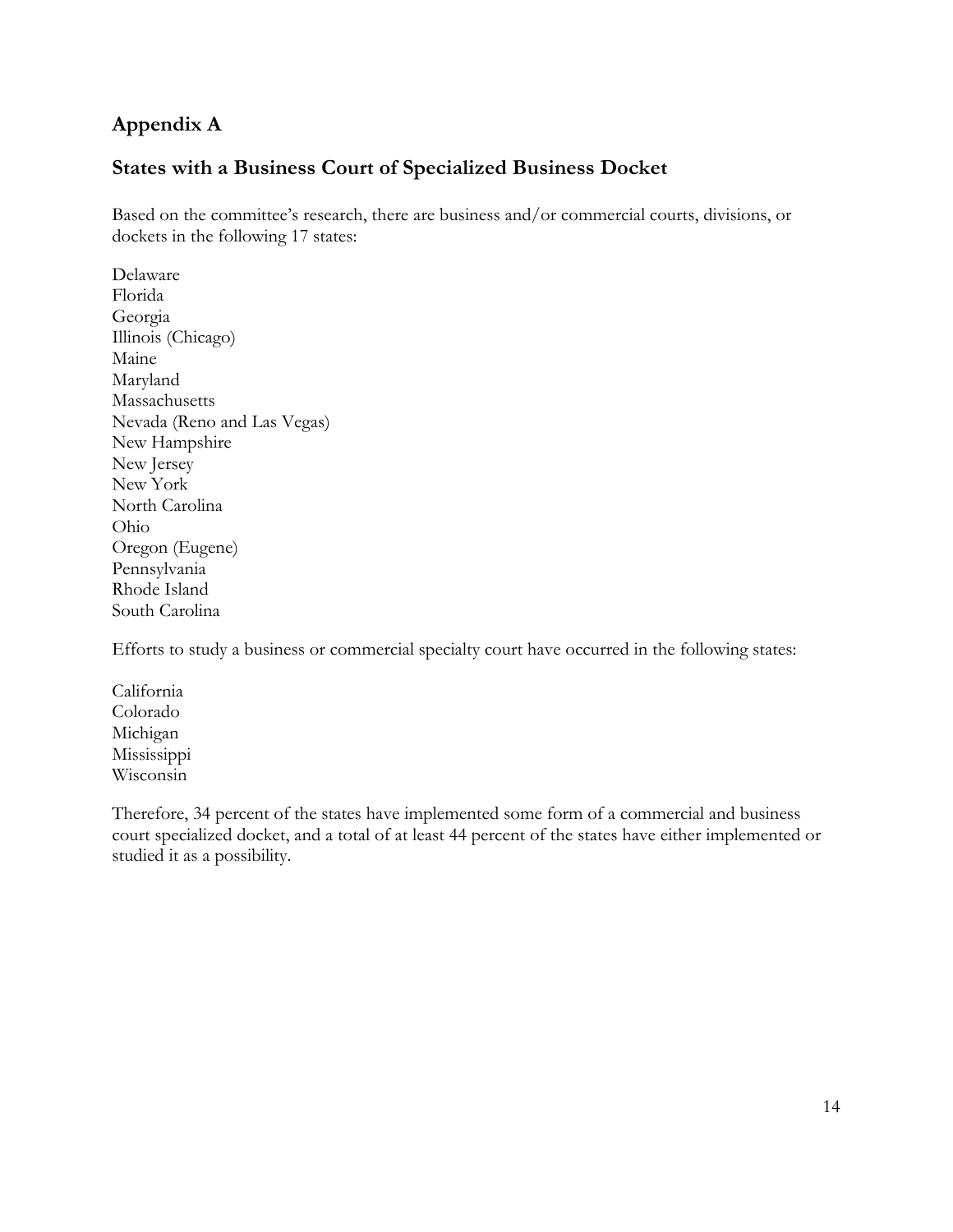## **Appendix B**

## **Estimate of the Number of Business Docket Cases to be Handled**

#### **How business cases eligible for the business docket would be assigned to the judges**

The number of business cases that would be heard in a business docket and how they would be handled by the business docket judges in a circuit court is illustrated below:

Assume a circuit court has ten judges, including two business docket judges.

Day 1. Twenty cases are filed. None is a business court case. Each judge gets two cases assigned at random.

Day 2. Twenty cases are filed. Six are business court cases, three each to the business court judges. The business court judges each have five cases; the other fourteen cases are divided among the remaining eight judges, who have either three or four cases each.

Day 3. Twenty cases are filed. Two are business court cases. Each business court judge gets one, so each now has six cases. The other eighteen cases are divided among the remaining judges, who have either six or seven cases total.

In other words, the business docket judges would be the only ones to handle the eligible business cases, and if there were not enough business cases to handle, the business docket judges would handle other general cases, so there would be no adverse impact on the caseload management.

#### **Potential Estimated Case Impact for a Business Docket in the 3rd and 6th Circuit Courts (Wayne and Oakland Counties)**

Case Filings in 2008 for AA (Agency), CB (Business Claims), CE (Environmental), CH (Housing and Real Estate), CK (Contracts), CP (Antitrust, Franchising, Trade Regulation), CR (Corporate Receivership), CZ (General Civil), and NZ (Other Damage Suits):

|  | Total case filings for these case codes - 6th Circuit - Oakland County |  |  |  |  |
|--|------------------------------------------------------------------------|--|--|--|--|
|  | AA CB CE CH CK CP CR CZ NZ Total                                       |  |  |  |  |

|  |  |  |  | AA UD UL UH UN UI UN UZ INZ TOTAL       |
|--|--|--|--|-----------------------------------------|
|  |  |  |  | 39 43 12 948 3,142 18 8 1,466 171 5,847 |

#### **Business-to-Business case filings - 6th Circuit - Oakland County (included in the above)**

|  |  | AA CB CE CH CK CP CR CZ NZ Total  |  |  |  |
|--|--|-----------------------------------|--|--|--|
|  |  | 7 20 8 588 1,550 0 6 530 27 2,736 |  |  |  |

The percentage of business-to-business cases filed as a percentage of all applicable cases filed is approximately 47 percent, and this line would be more likely to represent the number of cases that could be heard by a business court. Furthermore, the complexity of cases could be estimated by the number of days from the time the case is filed until the case is disposed. Below is an analysis for all CK cases disposed of in 2009 in the 6<sup>th</sup> Circuit:

#### **Time from case filing to final disposition (6th Circuit – All CK cases disposed of in 2009)**

| 700 days or greater | 500 days or greater | 300 days or greater | 100 days or greater |
|---------------------|---------------------|---------------------|---------------------|
| $0.6\%$             | $2.8\%$             | 21.4%               | 66.8%               |

Since the more complex cases take longer, the actual number of cases heard in a business docket could likely be lower than the 2,736 noted above. For example, the more complex cases (300 days or longer) may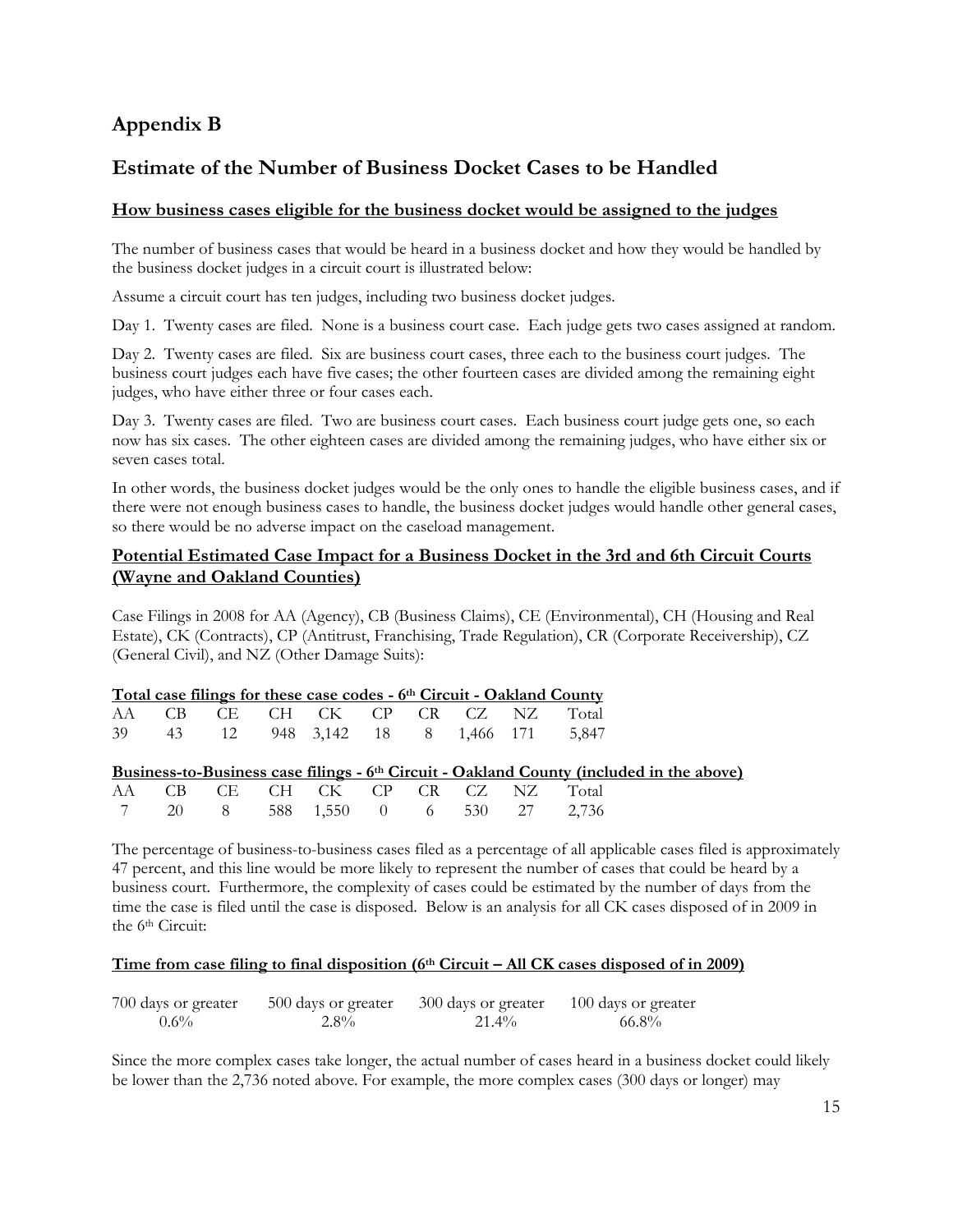represent only about 1,250 cases that might be heard in a business docket. An extrapolation of this data applied to the total case filings for Wayne County is shown below.

|  | <u>Total case filings for these case codes <math>-3</math><sup>rd</sup> Circuit - Wayne County</u> |  |  |  |                                           |
|--|----------------------------------------------------------------------------------------------------|--|--|--|-------------------------------------------|
|  |                                                                                                    |  |  |  | AA CB CE CH CK CP CR CZ NZ Total          |
|  |                                                                                                    |  |  |  | 110 25 5 1,256 3,315 16 4 1,079 361 6,180 |

Using a factor of 47 percent that would approximate the number of business-to-business cases of this total, the number of potential business docket cases would approximate 2,904. Using the percentage (21.4 percent) of the elapsed time for 300 days or greater for the total number of CK cases disposed of in 2009 from the 6th Circuit study (that could represent the more complex cases), would result in an estimated caseload of approximately 1,322 cases.

Using this information above, and comparing it to the number of judges and cases in both Oakland and Wayne counties, the following business docket caseload as a percentage of total applicable caseload is estimated:

#### **Estimated caseload impact - 6th Circuit – Oakland County:**

Twelve judges in Civil/Criminal Division

Criminal and civil cases ‐ new filings (2008); 13,966 including 7,909 civil case filings (does not include domestic relations, adult PPOs, juvenile, adoption, or misc. family)

New filings (2008) that could potentially have some probability of fitting into the business case definition – estimated from 1,250 to 2,736 cases

Average new civil and criminal filings per judge: 1,164

Average potential new business docket cases per judge: 104 to 228

#### **Estimated caseload impact - 3rd Circuit – Wayne County:**

Fourteen judges in Civil Division (does not include Criminal Division, Family Division ‐Juvenile or Family Division ‐ Domestic)

Civil cases ‐ new filings (2008) - 14,705 (does not include domestic relations, adult PPOs, juvenile, adoption, or misc. family)

New filings (2008) that could potentially have some probability of fitting into the business case definition – Estimated from 1,322 to 2,904 cases

Average new civil filings per judge: 1,050

Average potential new business docket cases per judge: 94 to 207

Because neither the total number of business docket cases nor the length of cases for the business docket under expedited rules can be known in advance, the purpose of the pilot would be to gather conclusive data on the business docket caseload and related statistics. It would appear that two business docket judges from the 3rd and 6th Circuit would be an appropriate starting point for the start of the pilot program.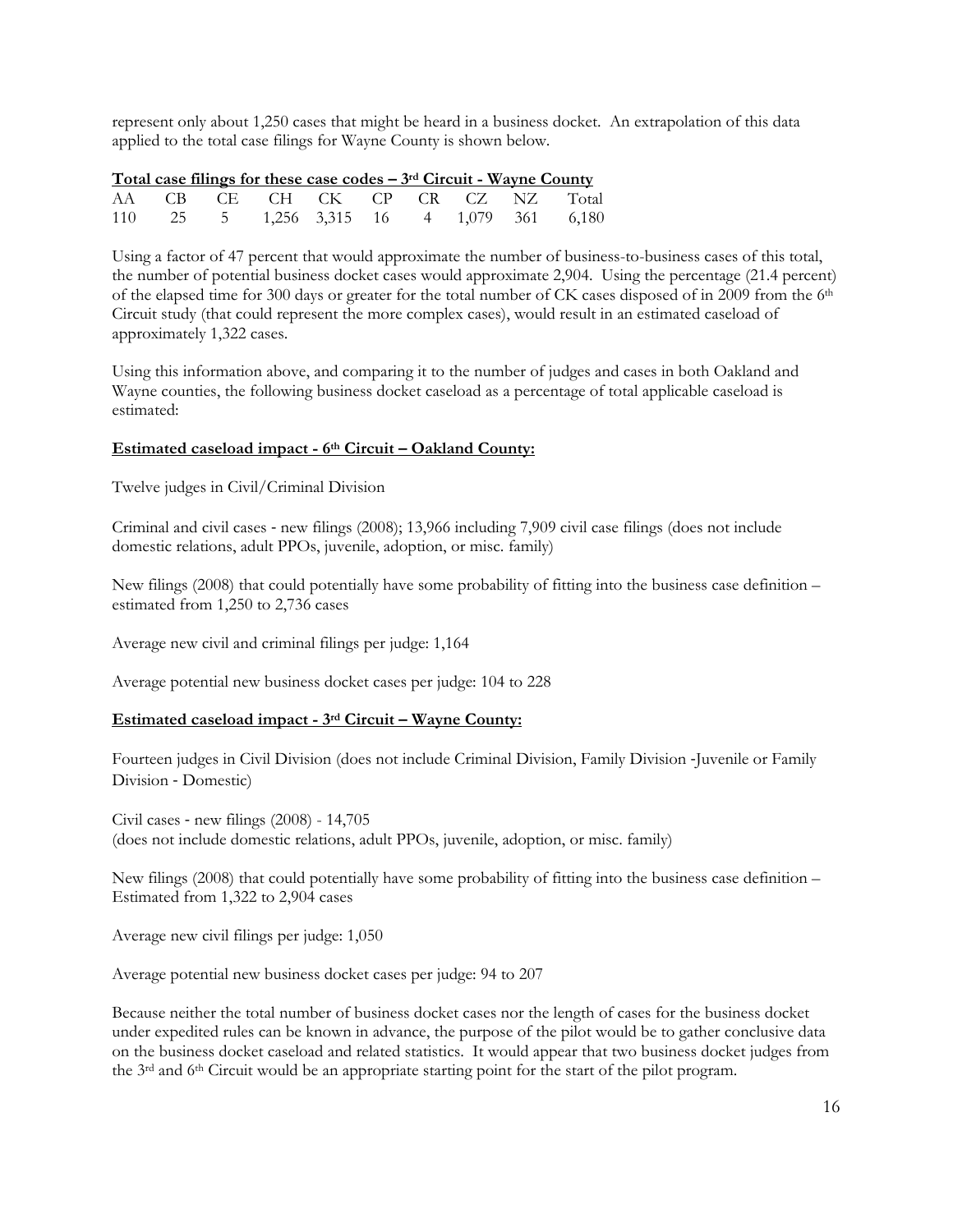## **Appendix C**

## **Minority Opinion Favoring a "Standalone" Business Court instead of a Pilot Business Court as a Docket or Division of Circuit Court**

- 1. The Supreme Court will designate what types of cases are subject to assignment to the Michigan Business Court (MBC). Should consider including some complex commercial criminal prosecutions. The former should be limited to cases involving sizeable damages (no less than \$100,000 or, maybe, higher) or unique complexities or impact.
- 2. The Supreme Court to designate three to five circuits, not necessarily three to five counties, to participate in MBC-Pilot Project. Circuits should be selected for volume and diversity of business-type cases, political diversity and clout, and geographic diversity.
- 3. The Supreme Court to name at least five judges, active and/or retired (with a preference for active judges), from any trial level court (circuit, probate, or district) anywhere in the state, to constitute the MBC. It should solicit applications from judges and recommendations from the bench, the bar, and the public. Judges are to be chosen for their knowledge of business and business law, case management abilities, and interest in handling business cases. Active judges will remain assigned to their courts with adjustments to their caseloads to accommodate their MBC workload.
- 4. Unless the legislature provides otherwise, active judges assigned to the MBC will not receive extra compensation, but will be reimbursed for mileage and expenses attendant to out-of-town MBC proceedings. Retired judges assigned to the MBC shall be paid the per diem allowed by current law, as well as expenses.
- 5. The Supreme Court shall designate one of the MBC's judges as its chief judge. The chief judge shall immediately convene the MBC's judges to make recommendations to the Supreme Court on policies and procedures for the MBC, and thereafter shall convene regular meetings of the judges to monitor and coordinate the work of the MBC and make further recommendations to the Supreme Court.
- 6. The Supreme Court will designate a person in the State Court Administrative Office (SCAO) as the clerk of the MBC. That person will maintain an office in the Hall of Justice in Lansing to be known as the Michigan Business Court Administrative Office (MBCAO). The MBC clerk shall borrow necessary support staff from SCAO. A separate office shall be maintained with distinctive markings, a phone answered "Michigan Business Court," MBC stationery, etc.
- 7. The costs of the MBC and MBCAO will be the responsibility of the Supreme Court, most likely from the SCAO budget. Parties to MBC cases shall not be assessed extra fees.
- 8. A plaintiff filing a complaint in any Michigan circuit court believed to qualify for assignment to the MBC shall note this on the complaint. The plaintiff shall also state the phone number for the MBCAO, inform the defendant(s) that a call to that number will elicit the identity of the MBC judge assigned to the case, and state that a copy of any answer or other initial responsive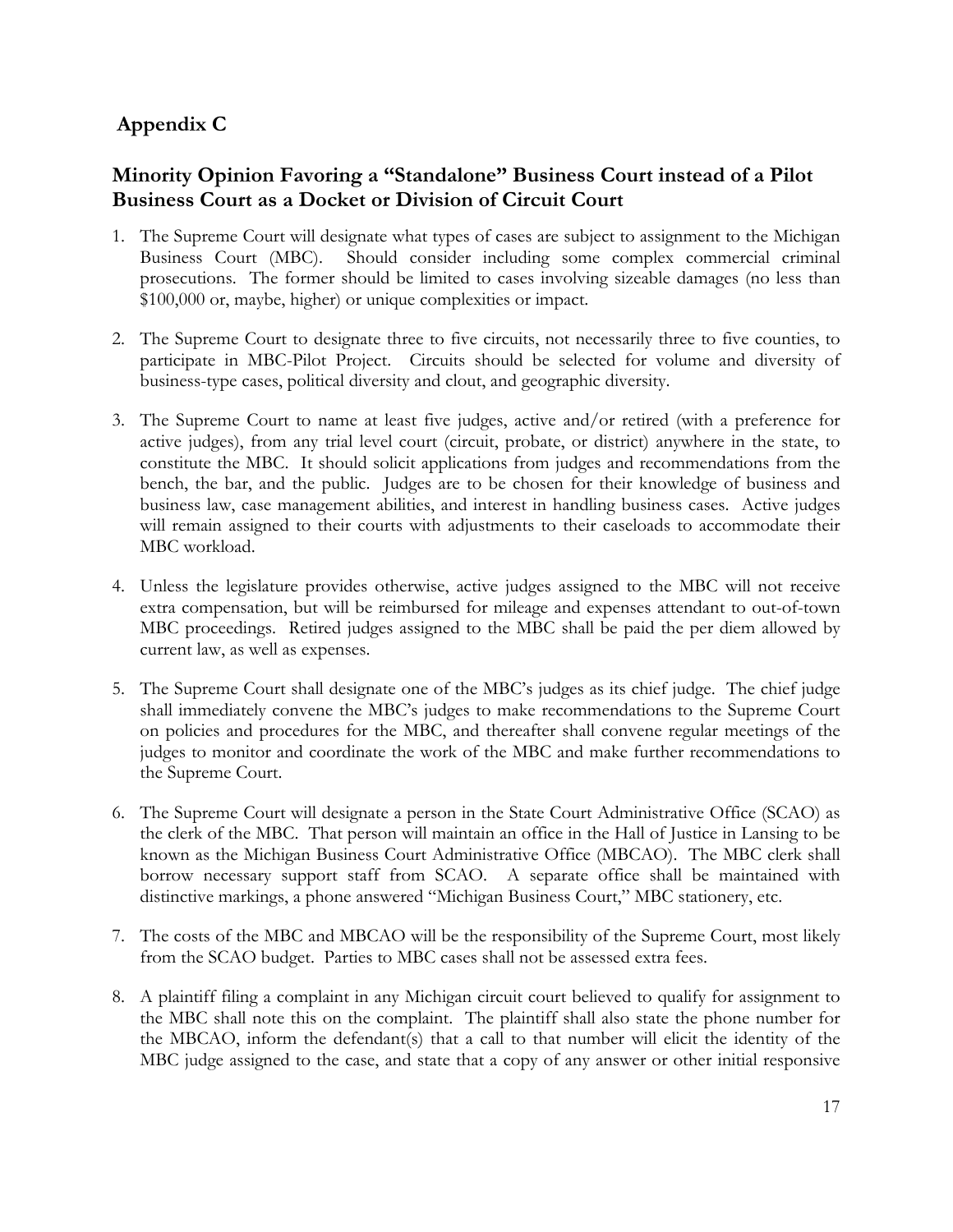pleading is to be sent to the MBCAO. A copy of the complaint shall be sent by the plaintiff(s) to the MBCAO upon its filing.

- 9. Upon receipt of a complaint, the MBCAO shall assign the case by lot to an MBC judge and promptly notify the plaintiff, the clerk of the Circuit Court where the case was filed, and the assigned judge of his or her assignment. Upon receipt of copy of an answer, the MBCAO shall notify defense counsel of the case's assignment to the MBC and the identity of the assigned judge.
- 10. If a plaintiff does not designate a case as an MBC case and the defendant believes that it should be so designated, the defendant shall state this on the answer in a format similar to that required of the plaintiff and shall send a copy of the answer to the MBCAO. The MBCAO shall assign the case to an MBC judge and notify the parties of the assignment. The SCAO shall assign the judge to the circuit court where the case was filed.
- 11. All fees required by the MCR or other law will be paid to and retained by the circuit court where the case was originally filed, unless venue is changed. Fees will be transferred as specified by the rules governing changes of venue.
- 12. If a party disagrees with another party's designation of a case as an MBC case, that party may file a motion with the assigned MBC judge to cancel the MBC assignment. If such a motion is granted, the case is to be returned to the circuit court in which it was originally filed for all future proceedings, which are to be conducted by the judge assigned to that court in accordance with the MCR.
- 13. When a case is sent to the MBCAO, an MBC docket number shall be assigned to the case and all subsequent filings shall bear that number and the docket number assigned by the circuit court where filed.
- 14. Cases sent to the MBC shall remain pending in the circuit court where filed, unless venue is changed in accordance with any applicable rule. If venue be changed from one county to another, the case shall remained assigned to the originally designated MBC judge, although all future proceedings are to occur in the court to which venue was changed.
- 15. The originals of all pleadings in an MBC case shall be filed with the circuit court in which the case was originally filed. Copies are to be sent to the MBCAO and to the assigned judge. Electronic filing of copies is to be encouraged. The date of filing with the circuit court will determine compliance with any applicable deadlines.
- 16. As soon as a response is filed, the MBC judge shall schedule and conduct a telephone conference with counsel for the parties to discuss management of the case unless the judge is satisfied upon reviewing the initial pleadings or deems that a face-to-face conference is necessary from what is learned during the conference Proximity of the parties to the judges shall be a factor in considering whether such a conference is necessary.
- 17. Unless agreed otherwise by the parties or directed otherwise by the assigned judge, proceedings in MBC cases, except trial and case evaluation, should be conducted by means of telephone or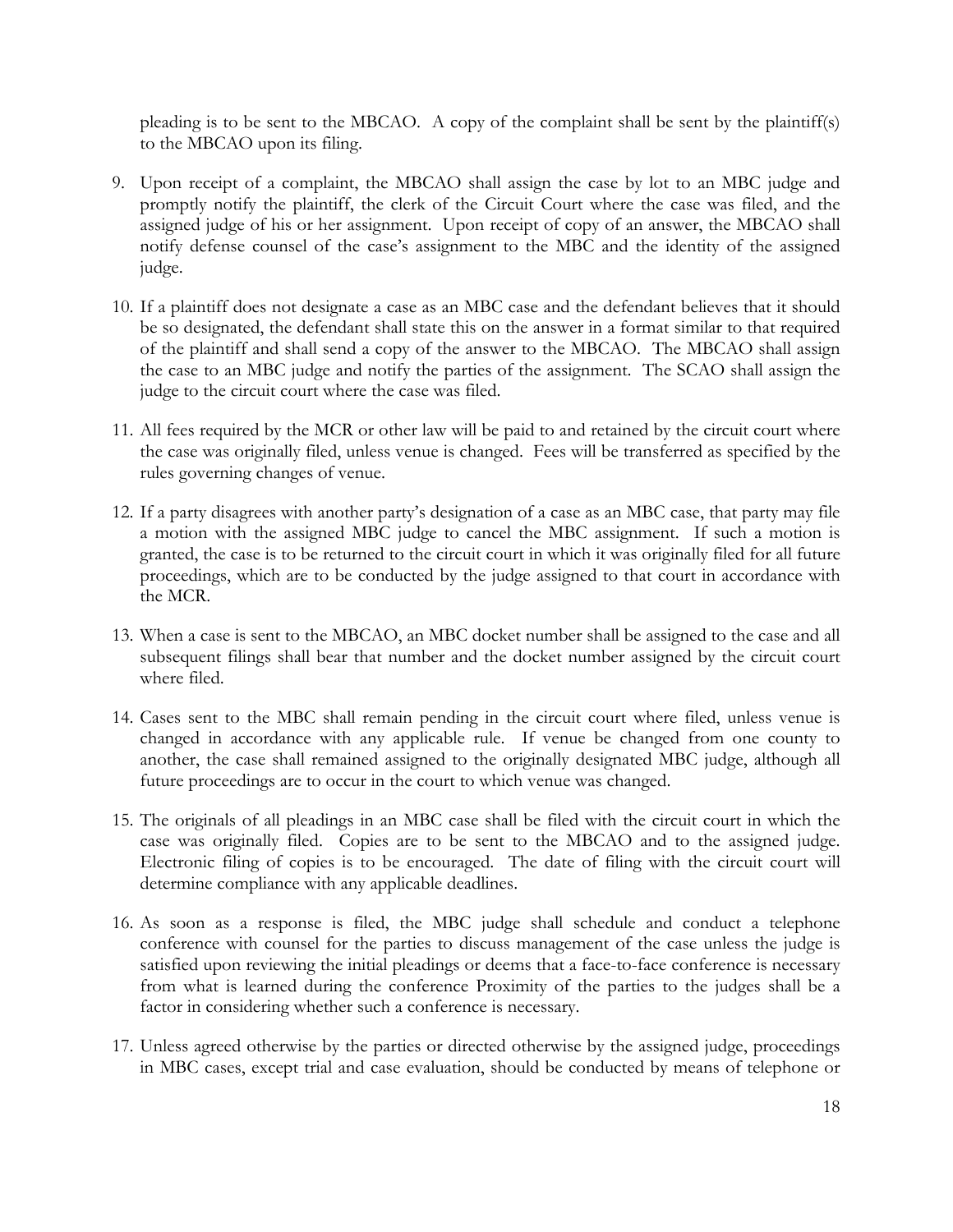video conference. Such conferences shall be recorded by a stenographer, recorder, etc. All incourt proceedings shall be conducted where the case was filed. The assigned MBC judge will travel there.

- 18. The scheduling of proceedings shall be done by counsel directly with the assigned MBC judge. The judges shall keep the MBCAO advised of all scheduling, so it can maintain a calendar of docket entries.
- 19. Assignment of a case to the MBC will not alter the parties' respective constitutional rights to jury and non-jury trials.
- 20. All proceedings in the MBC shall be governed by the MCR and the MRE, except as the Supreme Court directs otherwise. The judges assigned to the MBC are to be encouraged to aggressively use MCR 2.401 to schedule discovery motions, etc.
- 21. Case evaluations shall be managed by the MBCAO using a list of evaluators compiled by it with emphasis on the selection of individuals with experience and skills useful for evaluating business cases. The selection of evaluators for a particular case shall consider the proximity of the evaluators to the circuit court of a case's origin, but proximity shall not be dispositive. Only the usual fees shall be charged to the parties. The evaluators will be reimbursed the expenses of any needed travel.
- 22. The judges assigned to the MBC are to be instructed that written opinions are preferred for all rulings, except the most mundane, but that oral opinions from the bench are acceptable as long as they are detailed and inclusive of supporting authority and routinely transcribed.
- 23. Jury instructions given in MBC cases, except routine instructions, shall also be routinely transcribed.
- 24. The MBCAO shall maintain a website containing the MBC's rules and procedures, all opinions issued by its judges, including all transcribed oral opinions delivered from the bench, and all transcribed jury instructions given in MBC cases.
- 25. The assignment of a case to an MBC judge shall continue for any post-judgment proceedings in the trial court.
- 26. Appeals from decisions of the MBC shall be to the Court of Appeals in accordance with MCR without assignment to any special panels of that Court.
- 27. If the MBC judge assigned to a case is unavailable, even by phone, for any reason, the MBCAO is to assign the case by lot to an available MBC judge to act during the unavailability of the originally assigned judge, but only to handle matters which, in the judgment of that judge, cannot wait the availability of the originally assigned judge. If no MBC judge is available, the case is to be handled temporarily by the judge of the circuit court to whom the case is assigned.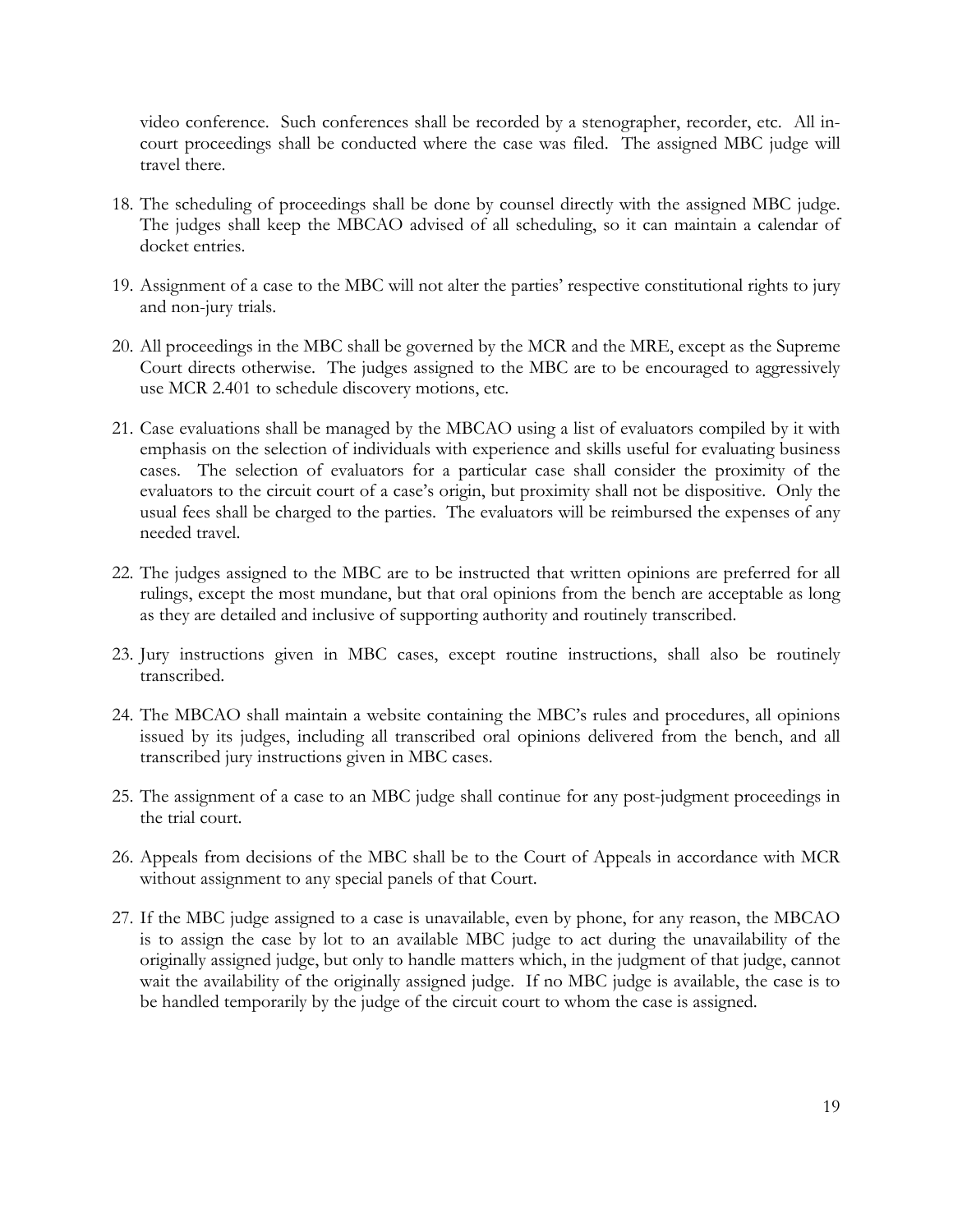## **Appendix D**

## **Business Docket Frequently Asked Questions**

 The Business Impact Committee of the Judicial Crossroads Task Force proposes that the Michigan Supreme Court designate two or three circuits for a three-year pilot business docket program in which disputes between businesses would be assigned to a business court judge. Following are some commonly asked questions about this pilot business docket and similar business courts, along with general answers.

**1. Why should business cases be treated differently from other circuit court cases?** Generally, lawsuits between businesses, especially large disputes, are different from other civil cases that get filed in circuit court: (1) business litigants may have already engaged in fairly extensive factfinding in an effort to avoid filing suit; (2) business litigants may already have participated in some kind of formal or informal dispute resolution process, with or without partial success, either voluntarily or because their contract required some kind of pre-suit proceeding; (3) commercial disputes are litigated to verdict and through appeal so rarely that reported opinions on relevant principles of business law are sparse; (4) business cases, especially large ones, often involve multiple parties and very extensive motion practice, particularly on legal and technical issues; (5) cases between fictitious entities are more likely to raise unique problems related to locating individuals and electronic discovery, for example, so expenses can be staggering and ordinary time limits may or may not make sense; and (6) business litigants may want to continue to do business with each other, assuming the litigation process itself does not destroy the relationship.

 The result is that business cases often require early and significant judicial intervention, and may be ready for ADR much earlier than other cases. Therefore, they have the potential for early resolution and are particularly amenable to creative case management techniques.

 Business cases are also more likely to take an inordinate amount of the judge's time and attention. They often involve numerous legal issues, some novel, and the multiple motion hearings and briefs place significant demands on the court's resources. Ironically, the dearth of reported Michigan case law on business issues increases the burden on trial courts, which have to rely on outof-state cases, treatises, etc. to resolve the myriad legal issues raised in business cases. Often, neither the litigants nor the court can look to any local decisions on principles of business law that are accurate, consistent, and predictable.

**2. How would assignment to a specialized business docket address those issues?** The committee proposes that disputes between businesses, as defined in the proposal, be assigned by lot to one of two or three business court judges in each of the designated pilot circuits. The business court judge would focus on: (1) very early, pro-active case management; (2) frequent judicial intervention and consideration of ADR; (3) written opinions on significant issues, which are published and available as persuasive tools in future cases; and (4) use of technology to enhance efficiency.

 Business cases would be assigned to judges who have particular interest and expertise in both case management and business issues. Judges would engage in early and frequent intervention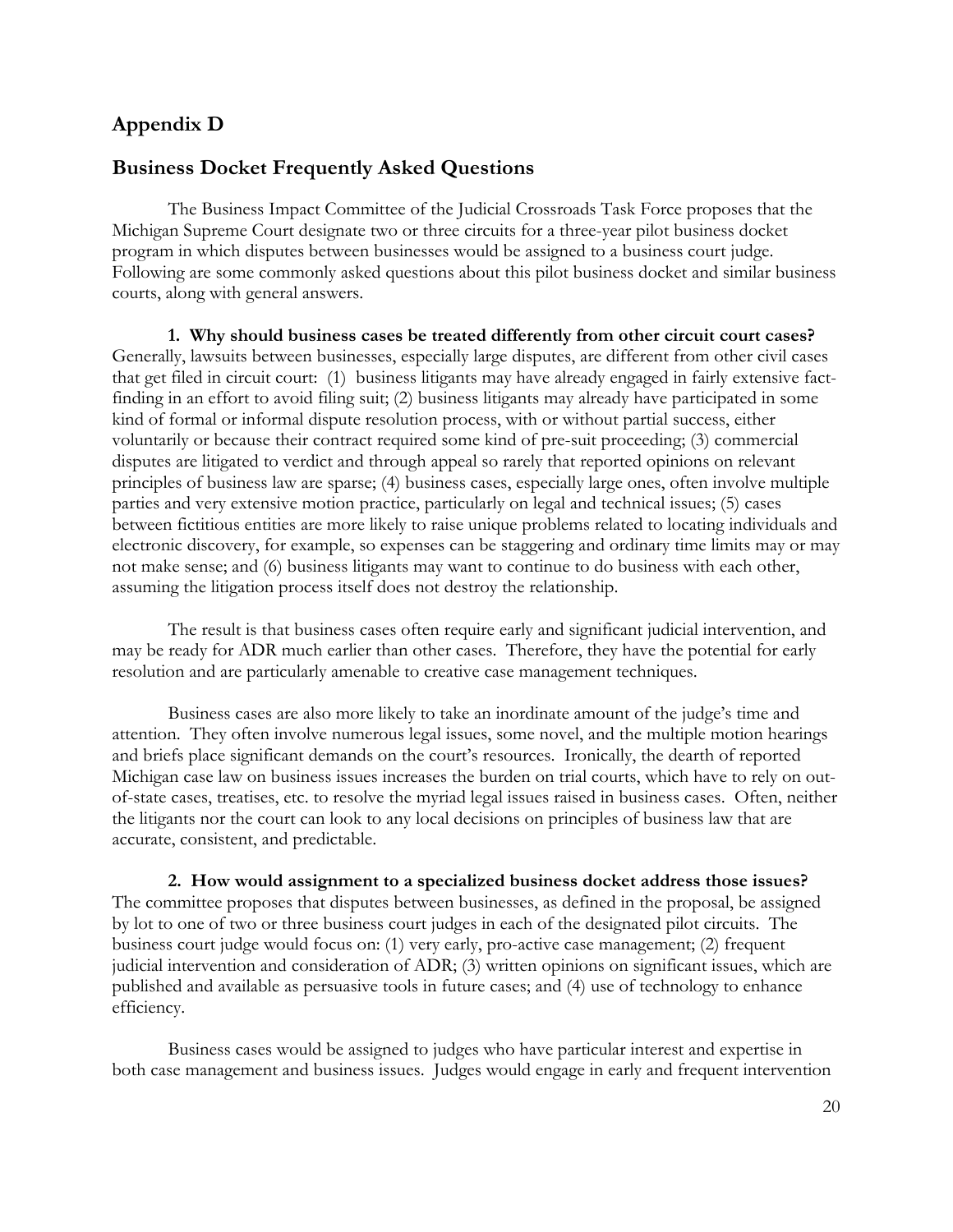with the goal of crafting a specialized plan for each case, evaluating ADR possibilities, resolving issues, and moving the case toward conclusion. Judges would prepare written opinions, which would be published and available as persuasive tools, not just for that court, but for others as well.

 Removing business cases from the general docket also frees other judges from the burdens of the unwieldy commercial cases that clog the docket and divert resources from other cases.

**3. How would cases be assigned to a business docket judge?** Assignment to the business docket may be mandatory or voluntary, depending on the nature of the dispute. A case on the business docket will be assigned to a business judge by lot. The pilot business dockets will be phased in, so each business judge will continue to carry a full case load throughout the pilot period.

**4. How much would the pilot business docket cost?** The focus of the business docket is reallocating existing cases among existing judgeships; it does not require any new judicial position or new funding. The only cost in the proposal is the cost of transcribing significant decisions to make them available to the public.

**5. Will the pilot business docket project be evaluated?** The committee is proposing that the pilot project be evaluated on an ongoing basis, with a comprehensive report at the end of the pilot period.

**6. What do businesses think of business courts?** Nationally, general counsel and business lawyers overwhelmingly support the formation of some form of business court or docket. The State Bar of Michigan recently conducted a survey with similar results.

 Establishing a business docket may not, in itself, persuade a business to locate or remain in Michigan. However, it is one way to demonstrate to the business community that Michigan is sensitive to the interests of its constituents, including businesses.

**7. How will the business docket affect the rest of the judicial system?** Assigning business cases to a business docket will not just improve resolution of those cases. The entire judicial system will benefit. The cumbersome commercial case that otherwise clogs a judge's docket can be reassigned to the business docket, freeing the judge to handle perhaps several other matters in place of that one. The business judge will be encouraged to experiment with a variety of case management techniques that may ultimately prove useful in other cases. Business issues will certainly arise in cases not assigned to the business docket. Other judges will be able to consult a body of trial court opinions when deciding those issues.

**8. Why is \$25,000 the recommendation for the jurisdictional threshold for the business docket?** There was considerable debate within the Business Impact Committee on the issue of the jurisdictional amount required for cases to be assigned to the business court. There was a division of opinion on a low versus high jurisdictional minimum. The discussion aligned along two lines. While there were other concerns, those favoring a low jurisdictional amount were primarily concerned with (1) access to the business court, (2) business elitism, and (3) forum shopping.

On the other hand, those favoring a high jurisdictional amount were mainly concerned with (1)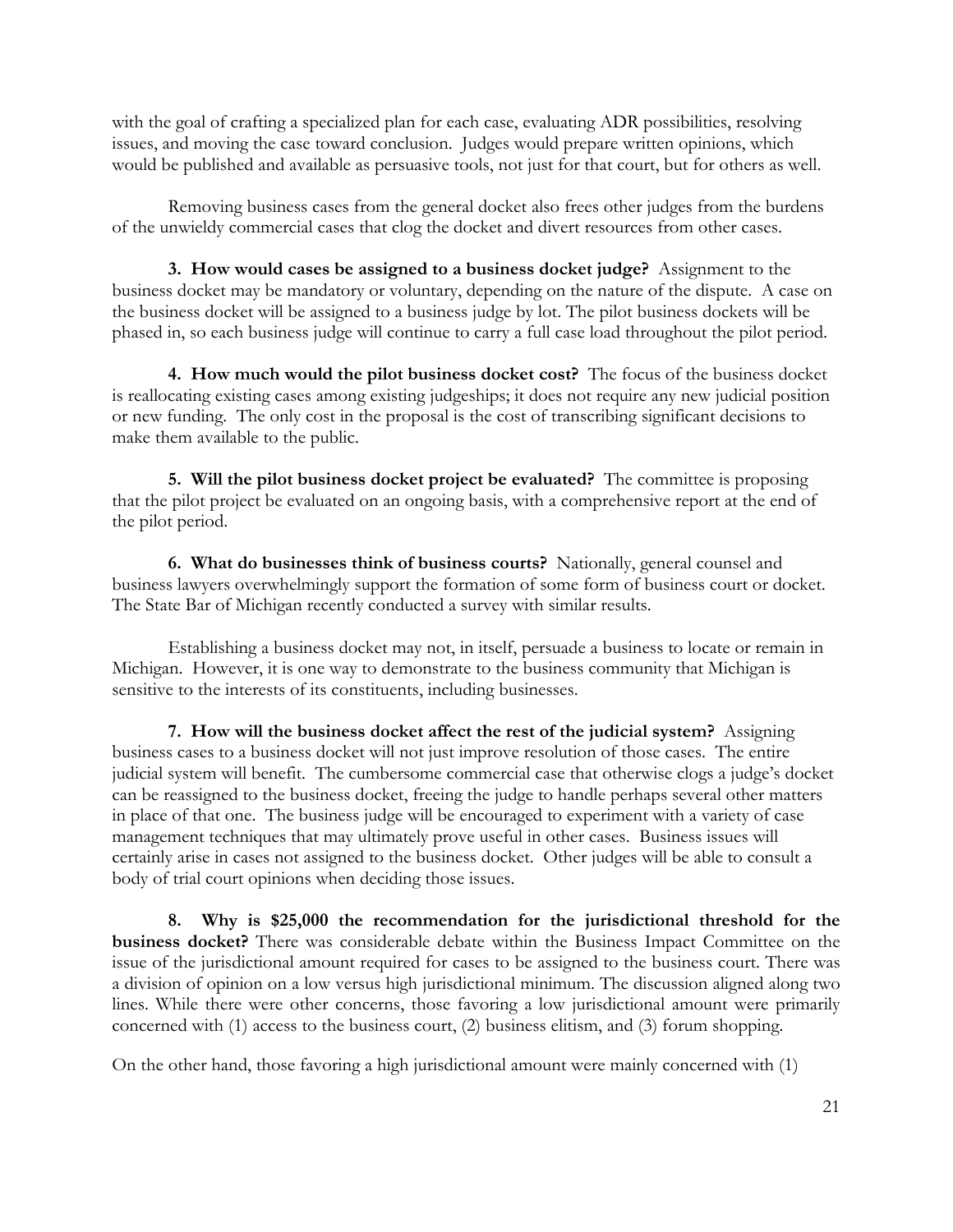overburdening a business court with too many cases if the amount were set to low, (2) maintaining a business rather than consumer focus of the court, and (3) dilution of the seriousness purpose for the court.

A strong majority of the committee favored recommending that the jurisdictional amount in controversy be the same as the circuit court, which is presently \$25,000.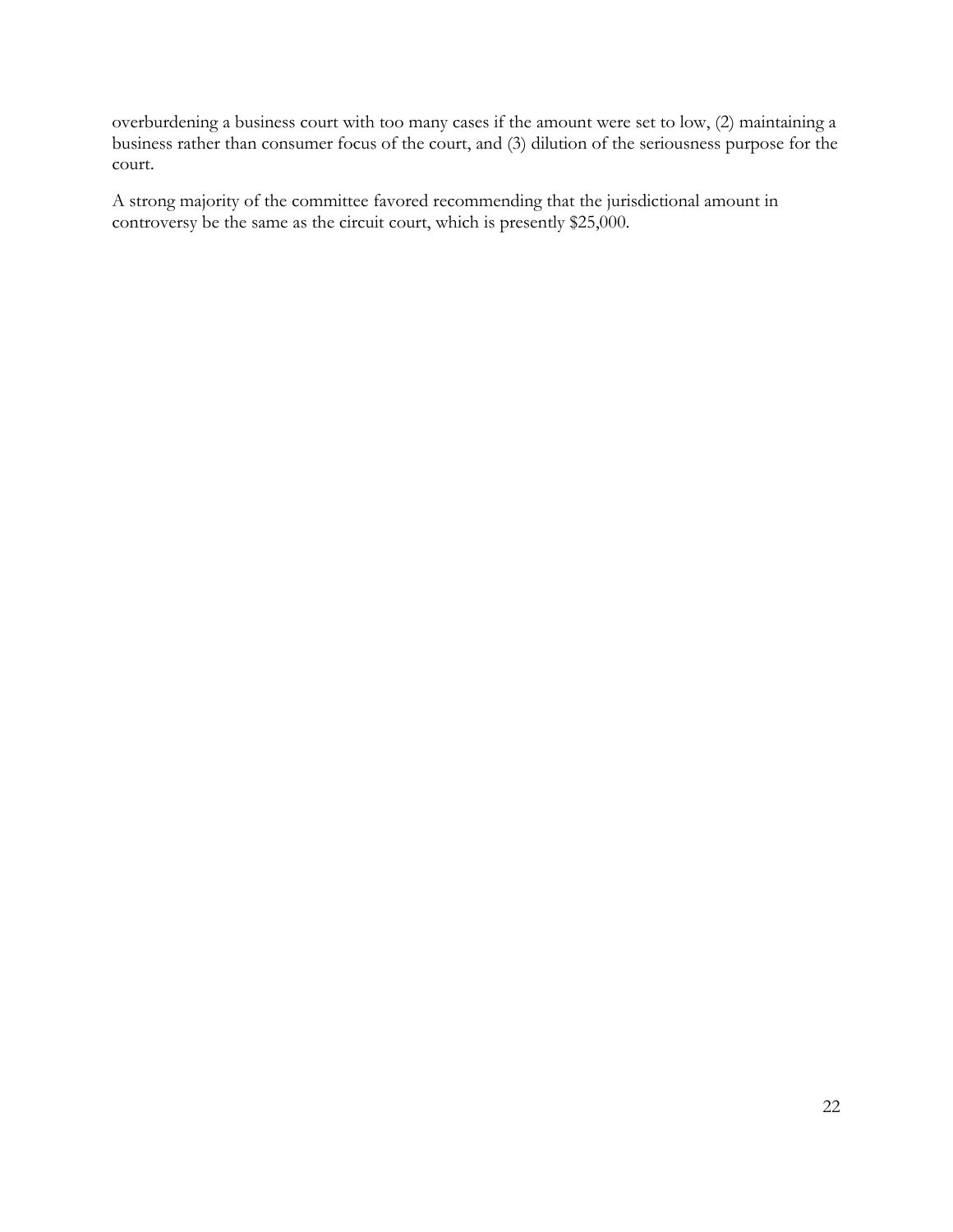

# **Business Impact Committee Proposal**

## *Changes to the Rules for Licensing Attorneys From other States and Countries*

The Business Impact Committee has been charged with making recommendations relating to the desirability and effectiveness of Michigan Courts regarding business disputes. Although part of the "audience" is the current business community of Michigan, another increasingly important part of the "audience" are businesses located in other jurisdictions *and* in the global economy. Most jurisdictions, including Michigan, have not comprehensively addressed the full potential of sanctioning and facilitating the multijurisdictional practice of law by lawyers representing outstate businesses and multinational corporations.

The rules and policies that regulate attorney licensing for attorneys from other states and countries need to be streamlined. The red tape for licensure needs to be reduced to allow easier entry for out-of-state and out-of-country attorneys with significant experience who are seeking to practice law in Michigan on behalf of their business employers.

There are two classes of lawyers for which rule changes are needed.

1) Rule changes for lawyers who are licensed in states other than Michigan but who are working for business firms doing business in Michigan.

Currently, a lawyer in this situation can practice in Michigan for a limited number of occurrences within a one-year period under the *pro hac vice* rules codified in MCR 8.126. In addition, a lawyer in these circumstances may be admitted as an active member of the State Bar of Michigan through the procedures provided in Rule 5 of the Board of Law Examiners, which codifies MCL 600.946 and which provides for a "special certificate" that allows an outstate attorney to practice law in Michigan as long as the attorney's only client is his or her employer. The certificate is good only for as long as the attorney- employee stays with that employer. What is needed is a change to the current rules to allow attorneys with special certificates to change employers without significant additional paperwork. Implementation must also facilitate the issuance of special certificates to non-Michigan attorneys who transfer to Michigan to hold in-house positions. The procedure should be made easy when the lawyer will limit activity only to work for that employer and without court